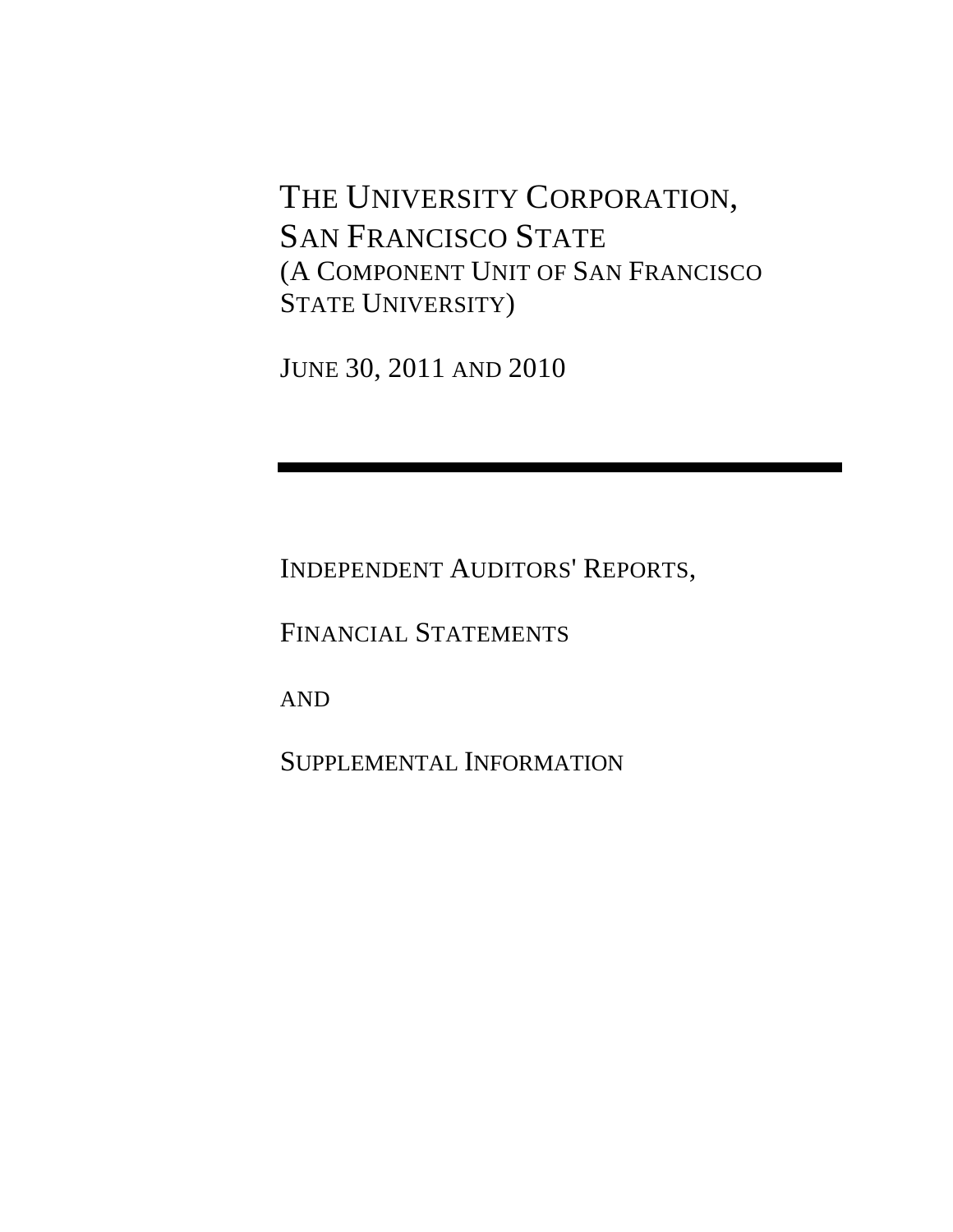### **Independent Auditors' Report, Financial Statements and Supplemental Information**

| <b>Independent Auditors' Report</b>                       | $1 - 2$   |
|-----------------------------------------------------------|-----------|
| <b>Management Discussion and Analysis</b>                 | $3 - 9$   |
| <b>Financial Statements</b>                               |           |
| <b>Statement of Net Assets</b>                            | 10        |
| Statement of Revenues, Expenses and Changes in Net Assets | 11        |
| <b>Statement of Cash Flows</b>                            | $12 - 13$ |
| <b>Notes to Financial Statements</b>                      | $14 - 25$ |
| <b>Supplementary Information</b>                          |           |
| <b>Schedule of Net Assets</b>                             | 26        |
| Schedule of Revenues, Expenses and Changes in Net Assets  | 27        |
| Other Information                                         | $28 - 33$ |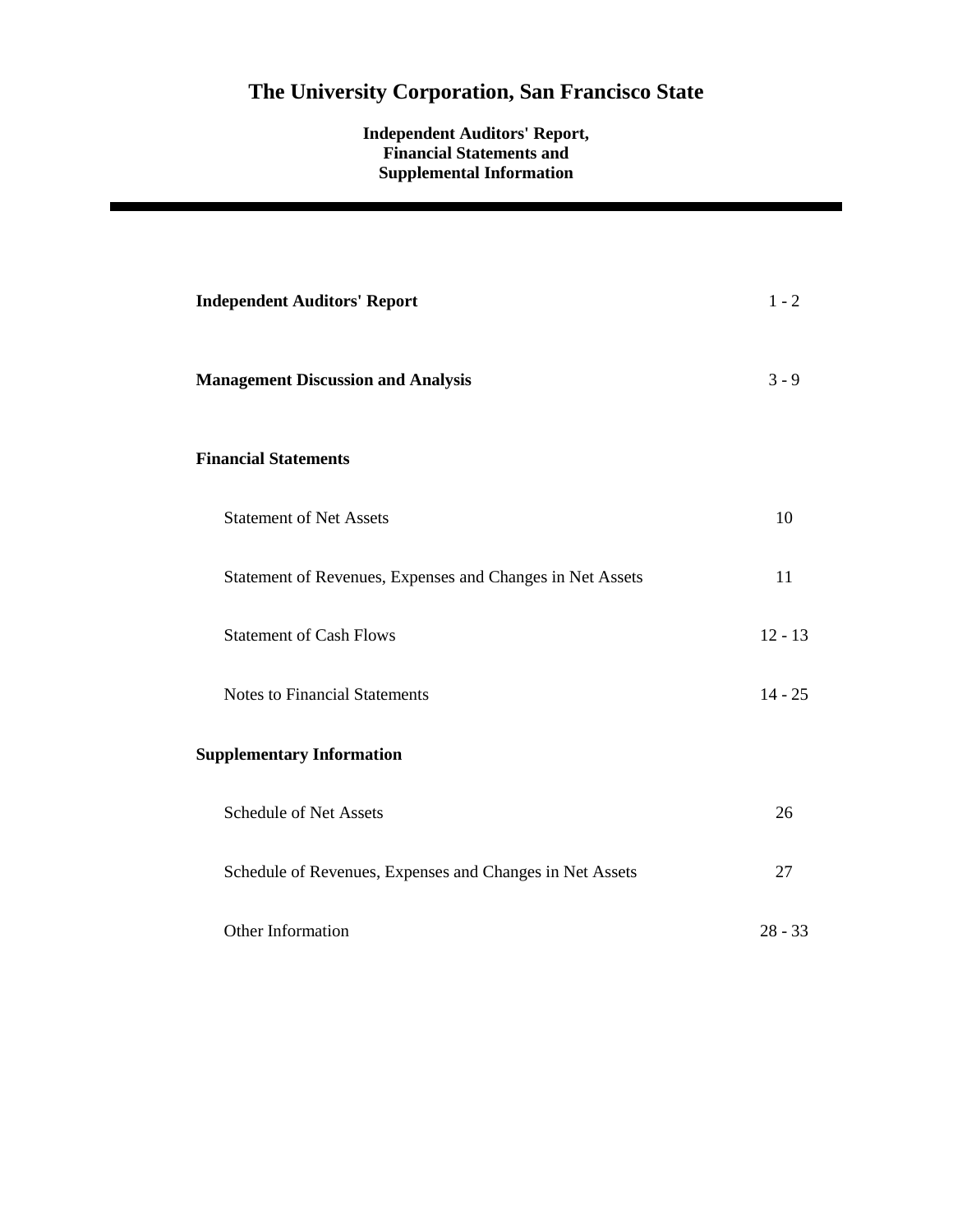**Independent Auditors' Report** 

THE BOARD OF DIRECTORS THE UNIVERSITY CORPORATION, SAN FRANCISCO STATE San Francisco, California

We have audited the accompanying statement of net assets of **THE UNIVERSITY CORPORATION, SAN FRANCISCO STATE (the Corporation)**, as of June 30, 2011 and 2010 and the related statements of revenues, expenses and changes in net assets, and cash flows for the years then ended. These financial statements are the responsibility of the Corporation's management. Our responsibility is to express an opinion on these financial statements based on our audits.

ED PUBLIC ACCOU

We conducted our audits in accordance with auditing standards generally accepted in the United States of America. Those standards require that we plan and perform the audit to obtain reasonable assurance about whether the financial statements are free of material misstatement. An audit includes examining, on a test basis, evidence supporting the amounts and disclosures in the financial statements. An audit also includes assessing the accounting principles used and significant estimates made by management, as well as evaluating the overall financial statement presentation. We believe that our audits provide a reasonable basis for our opinion.

In our opinion, the financial statements referred to above present fairly, in all material respects, the financial position of The University Corporation, San Francisco State at June 30, 2011 and 2010 and the changes in its net assets and its cash flows for the years then ended in conformity with accounting principles generally accepted in the United States of America.

The Management's Discussion and Analysis on pages 3 through 9 is not a required part of the basic financial statements but is supplementary information required by the Governmental Accounting Standards Board. We have applied certain limited procedures, which consisted principally of inquiries of management regarding the methods of measurement and presentation of the supplementary information. However, we did not audit the information and express no opinion on it.

*Consultants and* 

*Business Advisors* 

*l00 First Street* 

*14th Floor* 

*San Francisco* 

*CA 94105* 

*415.781.0793* 

*fax 415.421.2976* 

*San Francisco* 

*San Jose* 

*Redwood Shores* 

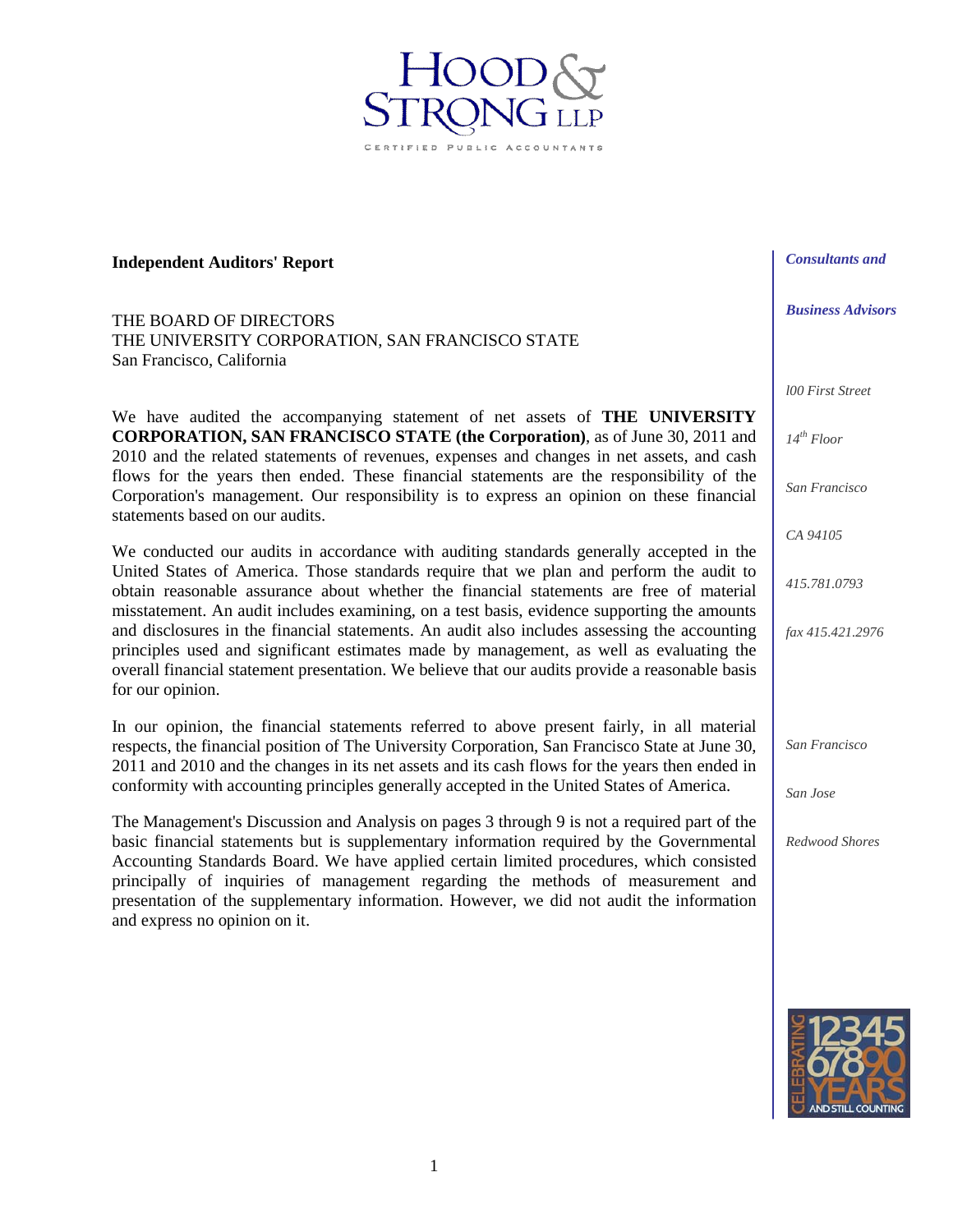Our audits were conducted for the purpose of forming an opinion on the basic financial statements. The supplementary information as listed in the table of contents is presented for purposes of additional analysis and is not a required part of the basic financial statements. Such information has been subjected to the auditing procedures applied in the audits of the basic financial statements and, in our opinion, is fairly stated in all material respects in relation to the basic financial statements taken as a whole.

Nood & Strong 21P

San Francisco, California September 21, 2011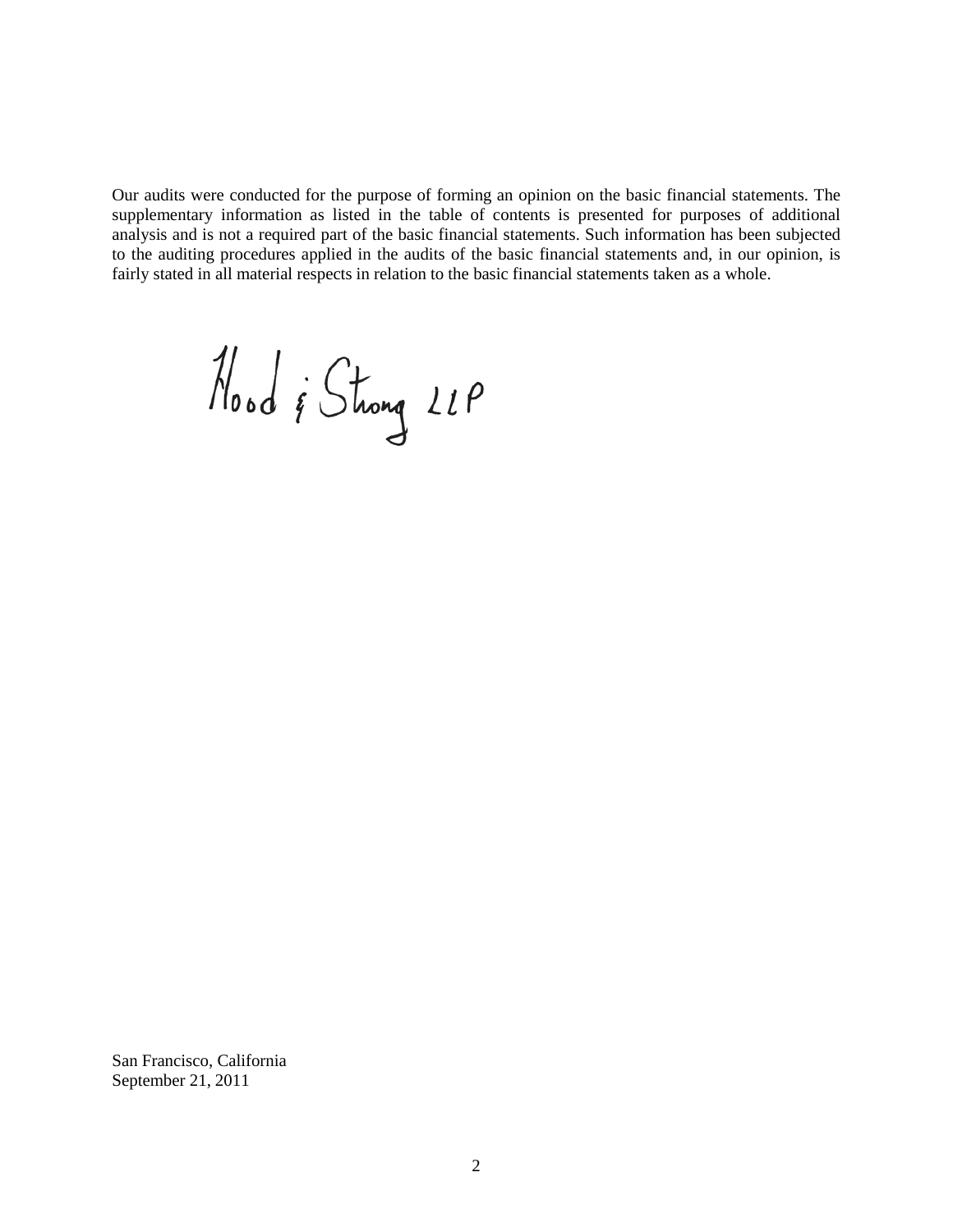### **Management Discussion and Analysis (Unaudited)**

The University Corporation, San Francisco State (the Corporation) presents its financial statements for fiscal year 2011 with comparative data presented for fiscal years 2010 and 2009. The emphasis of discussions concerning these statements will be for the fiscal years ended June 30, 2011 and 2010 (2011 and 2010, respectively). There are three financial statements presented: the Statement of Net Assets; the Statement of Revenues, Expenses, and Changes in Net Assets; and the Statement of Cash Flows.

The following discussion and analysis is intended to help readers of the Corporation's financial statements to better understand its financial position and operating activities. It should be read in conjunction with, and is qualified in its entirety by, the related financial statements and footnotes. The financial statements, footnotes and this discussion and analysis were prepared by the Corporation and are the responsibility of its management.

### **The Corporation**

The Corporation is a non-profit auxiliary organization of San Francisco State University (the University) with a  $501(c)(3)$  designation with the Internal Revenue Service. The Corporation's purpose is to support, promote and assist the University in meeting its educational mission.

The Corporation's June 30, 2011 and 2010 financial statements have been prepared using the economic resources measurement focus and the accrual basis of accounting in accordance with accounting principles generally accepted in the United States of America, as prescribed by the Governmental Accounting Standards Board (GASB). Revenues are recorded when earned and expenses are recorded when a liability is incurred, regardless of the timing of related cash flows. Grants and similar items are recognized as revenue as soon as all eligibility requirements have been met.

#### **Highlights of Financial Operations**

### • **Operating revenue and other additions**

Total operating revenue increased by approximately \$2.1 million which is primarily attributed to the Corporation receiving additional revenue to support campus programs and student scholarships. During 2011, the Corporation did not experience any other significant fluctuations to its operating revenues as a result of the transfer of the endowments to the Foundation on September 30, 2009. The Corporation only has one remaining endowment and all endowment related contributions are received by the Foundation.

### • **Nonoperating revenues and expenses**

Total non-operating revenue continued to show positively in 2011 primarily attributed to increased contributions of approximately \$1.17 million over 2010. Investments continued to improve markedly during 2011 though volatility continues in the world markets. The investment return for 2010 represents the investment of endowed (through September 2009) and unrestricted funds.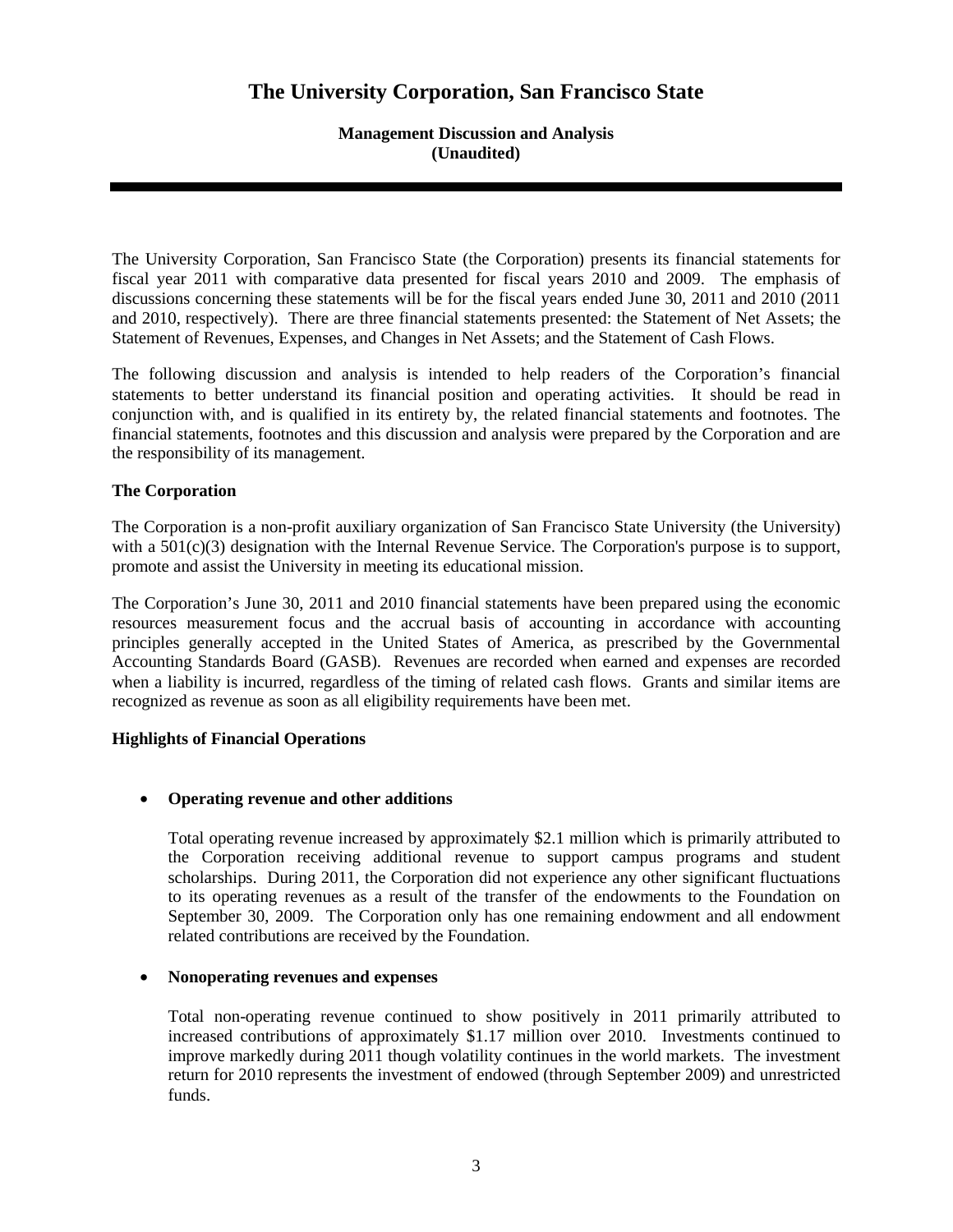### **Management Discussion and Analysis (Unaudited)**

#### **Financial Position**

The statement of net assets presents the financial position of the Corporation at the end of fiscal year 2011 and 2010. The purpose of the statement of net assets is to present to the readers of the financial statements a fiscal snapshot of the Corporation. From the data presented, the readers of the statement of net assets are able to determine the assets available to continue the operations of the Corporation. They are also able to determine how much the Corporation owes its vendors as well as assessing other liabilities. Finally, the statement of net assets provides a picture of the net assets (assets minus liabilities) and their availability for expenditure.

Net assets are divided into three major categories. The first category, Invested in Capital Assets, presents the Corporation's equity in property and equipment. The next asset category is Restricted Net Assets, which is divided into two categories, Nonexpendable and Expendable. The corpus of nonexpendable restricted resources is only available for investment purposes. Expendable restricted net assets are available for expenditure by the Corporation, but must be spent for purposes as determined by donors and/or external entities that have placed time, purpose or legal restrictions on the use of the assets. The final category is Unrestricted Net Assets that are available to the Corporation for any lawful purpose of the Corporation.

Detailed statements of net assets are included with the financial statements. A condensed version is shown below:

|                                | 2011                                   | 2010         | 2009        |
|--------------------------------|----------------------------------------|--------------|-------------|
|                                |                                        |              | As Restated |
| <b>ASSETS</b>                  |                                        |              |             |
| <b>Current Assets</b>          | 4,820,876 \$<br>\$                     | 7,123,720 \$ | 9,994,408   |
| <b>Noncurrent Assets</b>       | 11,491,960                             | 9,952,616    | 47,676,895  |
| Total assets                   | 16,312,836                             | 17,076,336   | 57,671,303  |
| <b>LIABILITIES</b>             |                                        |              |             |
| <b>Current Liabilities</b>     | 961,184                                | 2,816,364    | 971,962     |
| <b>NET ASSETS</b>              |                                        |              |             |
| Invested in capital assets     | 2,512,427                              | 2,742,418    | 2,881,733   |
| <b>Restricted Net Assets:</b>  |                                        |              |             |
| Nonexpendable - Endowments     | 540,381                                | 509,088      | 26,690,874  |
| Expendable – Scholarships,     |                                        |              |             |
| Fellowships & Capital Projects | 7,337,255                              | 6,067,093    | 21,096,914  |
| Unrestricted net assets        | 4,961,589                              | 4,941,353    | 6,029,820   |
| Total net assets               | \$15,351,652 \$14,259,952 \$56,699,341 |              |             |

#### **Condensed Statement of Net Assets - 2011, 2010, and 2009**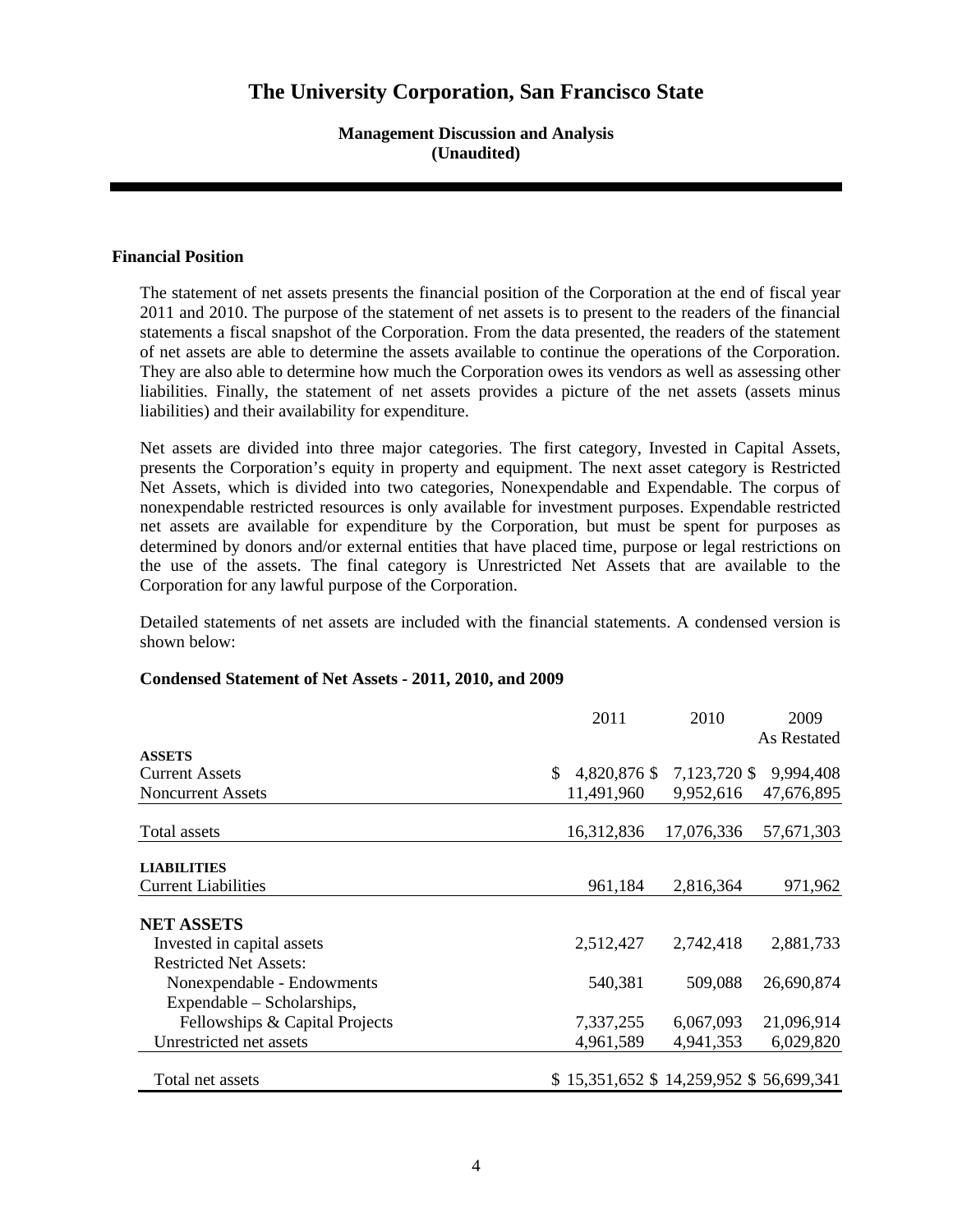**Management Discussion and Analysis (Unaudited)** 

#### **Assets**

In fiscal year 2011 current assets decreased by approximately \$2.3 million (-32%). The decrease was mainly attributed to the reduction of current investments of approximately \$3.2 million which was redistributed between current and noncurrent investments during the year. In addition, the corporation experienced increased program and operational costs during 2011.

In fiscal year 2010 current assets decreased by approximately \$2.9 million (-29%). The decrease was attributed to a decrease in current investments of approximately \$1.2 million which represented approximately \$1,145,000 pertaining to the transfer of assets to the San Francisco State University Foundation as well as approximately \$50,000 for operations. Pledge receivables were part of the decrease in current assets of approximately \$1,198,200 as the outstanding balance for pledges continued to be paid down. Noncurrent Assets decreased by approximately \$37,724,300 (-79%) primarily due to the transfer of related endowment balances and investments accounts to the San Francisco State University Foundation.

#### **Liabilities**

In fiscal year 2011, current liabilities decreased by approximately \$1.9 million (-66%) due to a reduction in related party activity and accounts payable by continuing to reduce the turnaround time for disbursing payments as well as being billed more timely from other related parties.

In fiscal year 2010, current liabilities increased by approximately \$1.8 million (190%) due to related party activity with the addition of the San Francisco State University Foundation as a new auxiliary. The spendable accounts associated with the endowment are held by the Corporation thereby creating more transactions between the two entities.

#### **Net Assets**

As of June 30, 2011, net assets were \$15,351,652 which is an increase of approximately \$1.1 million (8%) from the previous year. The increase is attributed to an increase in contribution revenue from friends of the University, investment income and an increase in program revenue from the previous year.

As of June 30, 2010, net assets were \$14,259,952 which decreased by approximately \$42,439,400 (-75%) from the previous year. The decrease was primarily attributed to the transfer of the endowments to the San Francisco State University Foundation, the transfer included the opening net assets balance, contribution, investment income and related expenditures through September 30, 2009.

Further discussion of the Corporations revenue and expenses under result of operations will highlight the changes that contributed to the overall increase in operating results.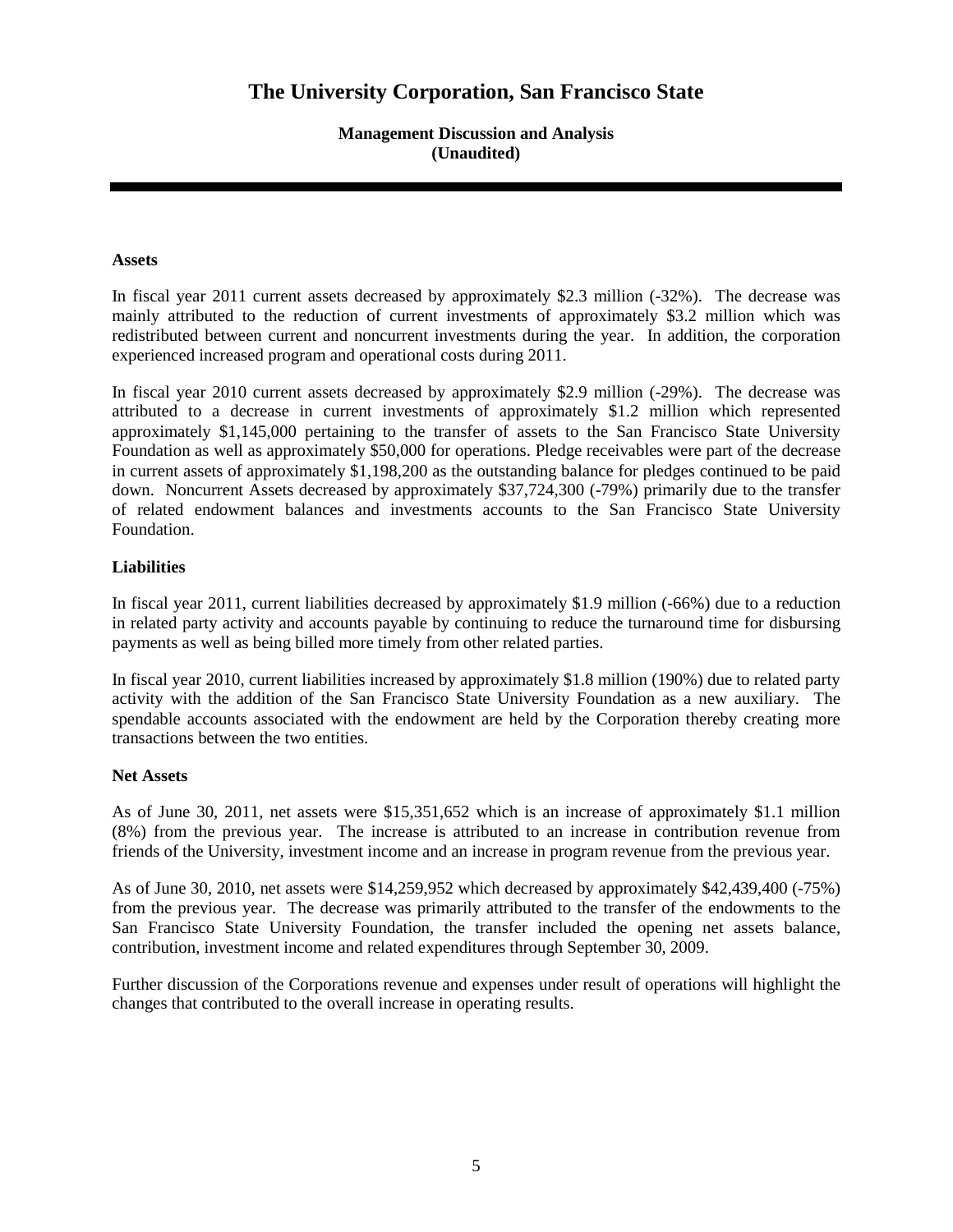### **Management Discussion and Analysis (Unaudited)**

#### **Results of Operations**

The Statement of Revenues, Expenses and Changes in Net Assets presents the Corporation's operating results, as well as the nonoperating revenues and expenses. Operating revenues primarily includes grants, contracts, and program revenue. Gifts and investment income, is classified as prescribed by GASB. Net nonoperating revenues or expenses are an integral component in determining the increase or decrease in net assets.

Detailed statements of Revenue, Expenses, and Changes in Net Assets for the years ended June 30, 2011 and 2010 is included in the financial statements.

### **Condensed Statement of Revenues, Expenses and Changes in Net Assets For the years ended June 30, 2011, 2010 and 2009**

|                                                     |     | 2011        | 2010                      | 2009          |
|-----------------------------------------------------|-----|-------------|---------------------------|---------------|
|                                                     |     |             |                           | As Restated   |
| <b>Operating Revenues (Expenses):</b>               |     |             |                           |               |
| Revenues                                            | S.  | 5,999,404   | $$3,874,052$ $$9,821,938$ |               |
| Expenses                                            |     | (8,642,151) | (8,952,744)               | (9,906,202)   |
| <b>Operating loss</b>                               |     | (2,642,747) | (5,078,692)               | (84, 264)     |
| Nonoperating Revenues (Expenses):                   |     |             |                           |               |
| Contributions                                       |     | 3,207,481   | 2,037,063                 | 3,064,394     |
| Investment return                                   |     | 1,086,966   | 3,523,792                 | (8, 122, 583) |
| Capital contributions                               |     |             |                           | 39,790        |
| Additions to permanent endowments                   |     |             |                           | 6,359,087     |
| Transfers to the University                         |     |             |                           | (572, 395)    |
| <b>Total other Nonoperating Revenues (Expenses)</b> |     | 4,294,447   | 5,560,855                 | 768,293       |
| <b>Change Net Assets</b>                            | \$. | 1,651,700   | 482,163<br>- \$           | 684,029       |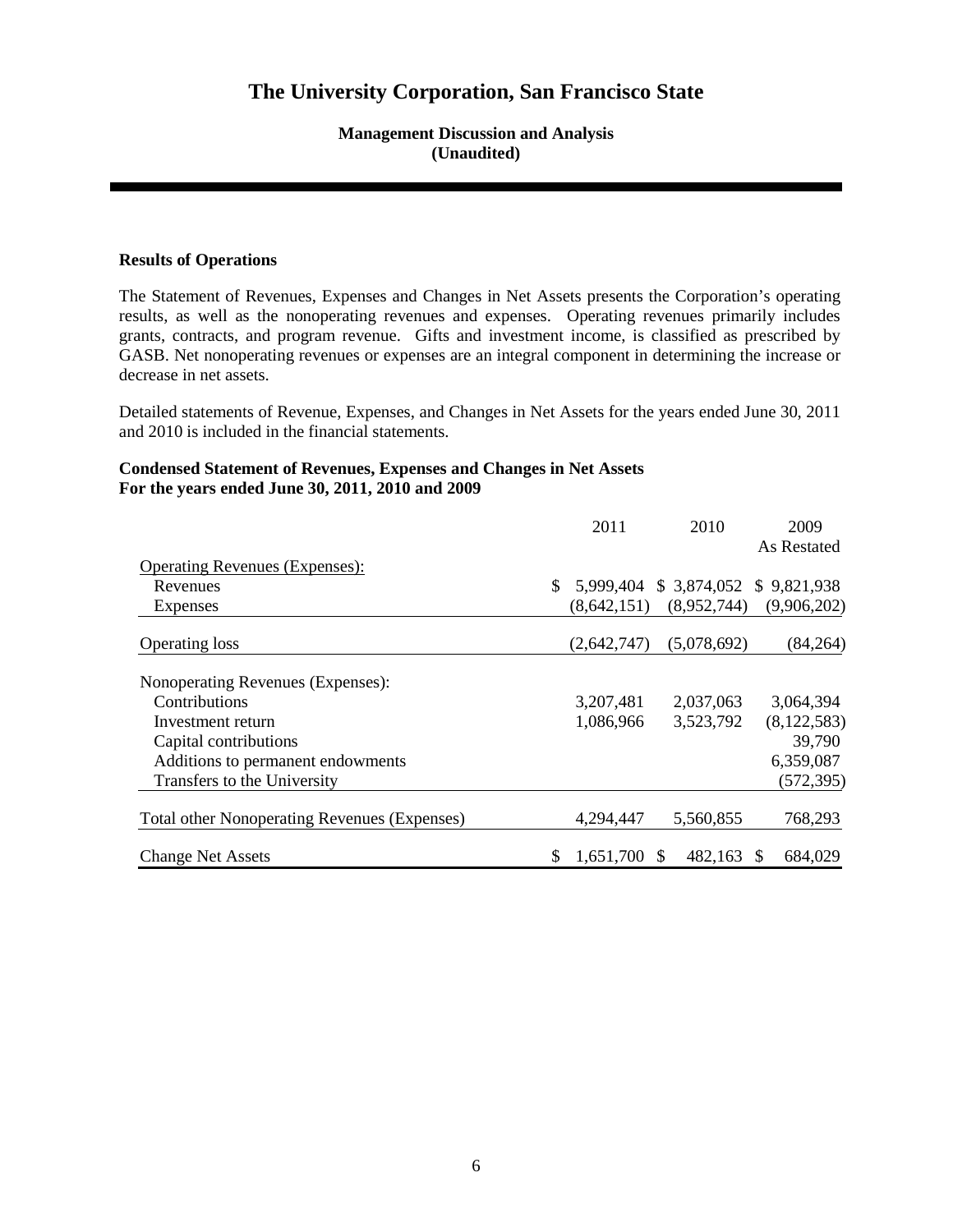**Management Discussion and Analysis (Unaudited)** 

#### **OPERATING REVENUES**

#### **Program, Grants, and Contracts Revenue**

Program revenues are the function of the many projects administered by the Corporation in order for the program offered to be self supporting. During 2011, program, grants and contract revenue increased approximately \$2.1 million which was primarily attributed to increased program revenue from campus programs that generate revenue in addition to contributions for services offered, and product sales. Program revenue increased approximately \$1.5 million in 2011 in comparison to 2010. Program revenue consists mainly of revenue received to support campus programs, and student scholarships. The Pacific Leadership program that offers ropes courses to the public and Whirlwind Wheelchairs which sells wheelchairs internationally are examples of programs that generate program revenue. Whirlwind saw an increase in program revenue of approximately \$745,000 from 2010 due to more wheelchair sales internationally in different regions.

Transfers received from endowments to support campus programs and scholarships increased approximately \$600,000 in 2011 and is part of the increase in operating revenues. Funding for grants and contracts revenue remained relatively flat at approximately \$1.3 million. The Corporation receives more Foundation grants which fund  $501(c)(3)$  organizations where the majority of the funds are received upfront even for multiyear grants. During 2010 program revenue decreased approximately \$5,948,000 which was primarily attributed to multi-year grants and contracts received in 2009.

Indirect costs from grants, contracts and campus programs were eliminated against revenue as not to double count the total revenue and expenses. Indirect costs incurred for grants, contracts and campus programs were \$299,686.

#### **Rental Income**

Rental income is comprised mainly of food vending tenants and the fitness facility located on campus. Rental income was mainly flat in comparison to the prior fiscal year. Tenant rents are increased based on the consumer price index (CPI) which is reviewed annually. During 2011 there was an increase of approximately \$20,000 in rental income based increases of rent to three tenants.

#### **Other Revenue**

During fiscal year 2011 other revenue decreased as a result of the Corporation no longer handling the management of the endowments in which a 2% administrative fee was charged. Fiscal year 2011 was the first full year this fee was not earned. In 2010 the Corporation earned this fee for the  $1<sup>st</sup>$  quarter of the fiscal year.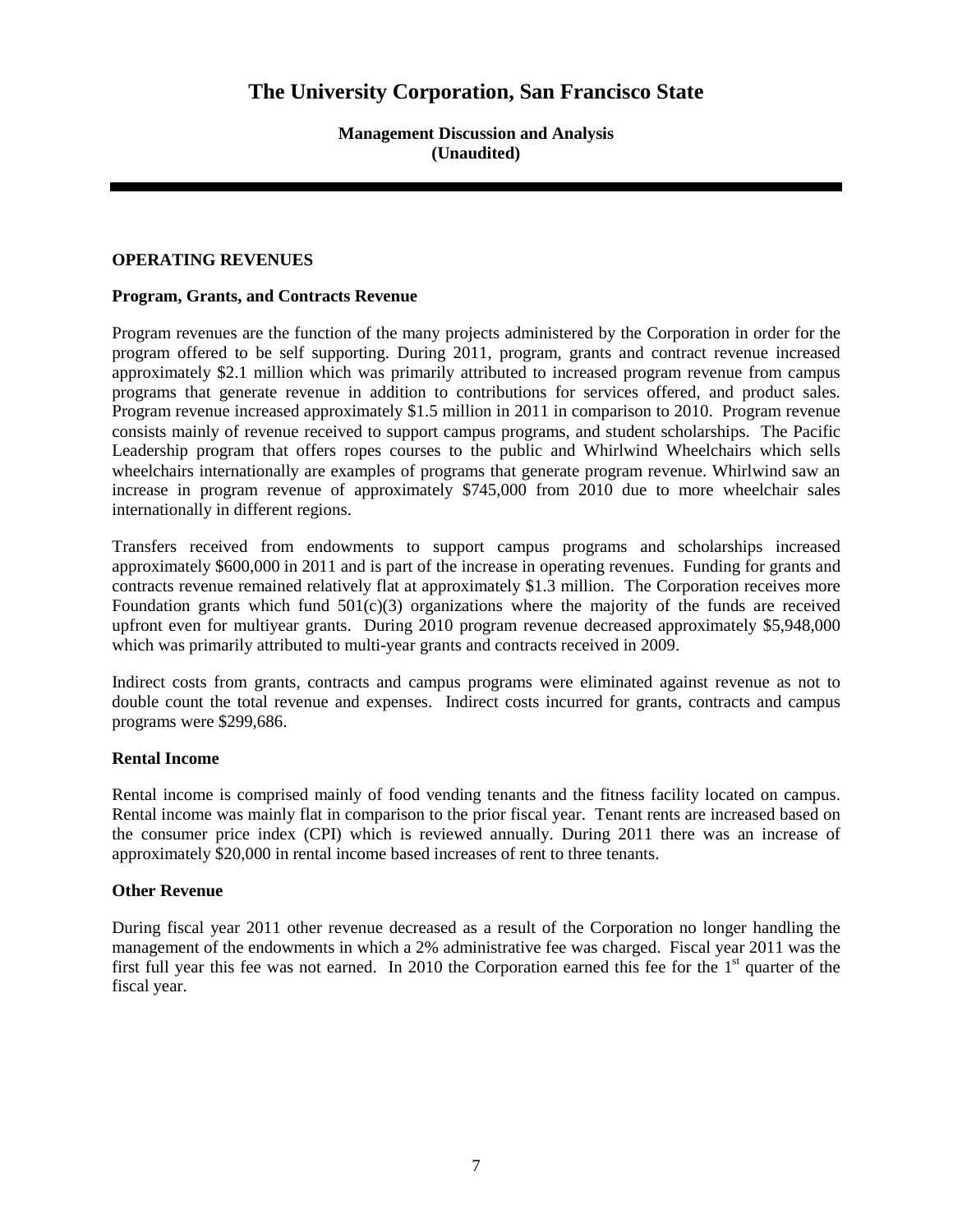**Management Discussion and Analysis (Unaudited)** 

#### **OPERATING EXPENSES**

#### **Operating Expenses**

Operating expenses are tied to the use of funds, from grants, contracts, donations, program revenue, transfers and other miscellaneous sources.

The operating expenses decreased in fiscal year 2011 by approximately \$311,000. Indirect costs from grants, contracts and campus programs were eliminated against revenue as not to double count the total revenue and expenses. Indirect costs incurred for grants, contracts and campus programs were \$299,686. Expenses for grants and contracts are more than revenue received due to the receipt of significant multiyear grants in fiscal year 2009. Campus Programs expenses were also more than revenue collected as programs were spending from the cumulative balance from revenue earned in previous fiscal years that remained unspent.

The program costs for all projects administered for the year ended June 30, 2010 were \$8,952,052 as compared to \$9,906,202 for the prior year ended June 30, 2009. Expenses decreased approximately \$953,000 as a result of more reimbursement release time (RRT), and reimbursement of salaries and benefits to the university during 2009. This was evident in projects like the Morrison Chamber Music and endowed chairs for approximately \$500,000. Similar costs for the project were not present in 2010.

### **NON-OPERATING REVENUES AND EXPENSES**

### **Contributions**

Contributions are recognized as revenue when they are verifiable, measurable, probable of collection, and the Corporation has met all time and eligibility requirements. Contributions increased during fiscal year 2011 by approximately \$1.2 million (57%). Pledges receivable increased by approximately \$286,000 and regular contributions were up due to new programs and projects created such as the Family Acceptance, Annual Fund, Power Engineering and new projects totaling approximately \$400,000.

Contributions decreased during fiscal year 2010 by approximately \$1,027,300 from various fund raising, scholarships and capital campaigns; these functions will be primarily handled by the San Francisco State University Foundation. Conversely, during 2009 contributions increased by approximately \$1.7 million and campus programs received over \$2.4 million during fiscal year 2009 from contribution and fundraising activities.

#### **Investment Return**

The markets continued to be volatile in fiscal year 2011. However investment continued to recover during 2011 and investment return was approximately \$1.1 million which was less than fiscal year 2010 as a result of the first full year that the Corporation was no longer managing the endowment portfolio. Fiscal year 2010 still had three months of investment income from managing the endowments. During fiscal year 2011 the Corporation changed its investment custodian and manager from Morgan Stanley to UBS Financial Services, Inc. In addition, the Corporation also invested approximately \$1.2 million in alternative investments held by the San Francisco State University Foundation.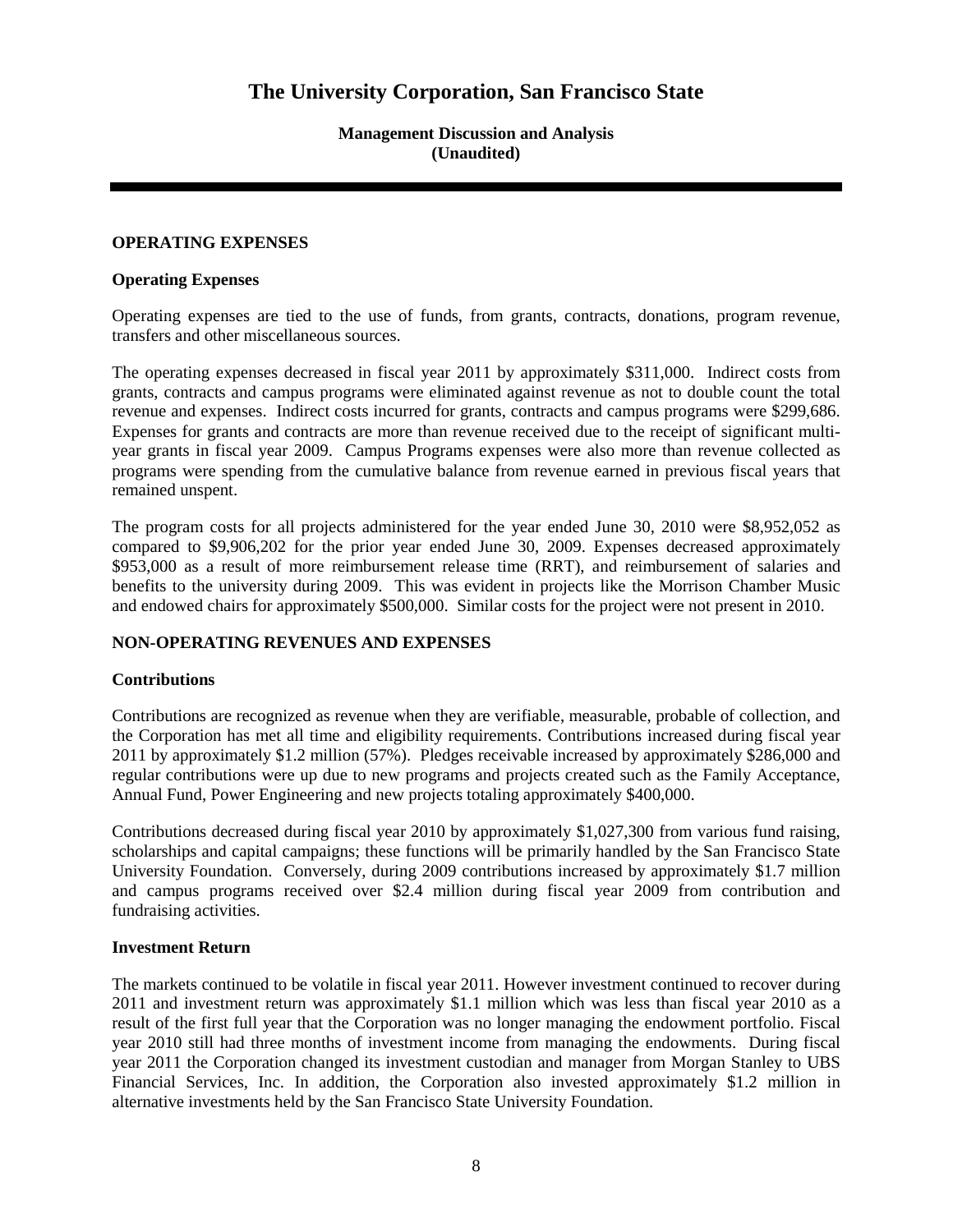**Management Discussion and Analysis (Unaudited)** 

Investment return for fiscal year 2010 was \$3.5 million as compared to a loss of \$8.1 million in year ended June 30, 2009. Though the financial markets continue to be volatile the overall outlook has improved from last fiscal year. The Corporation's portfolio has continued to perform higher than policy benchmarks. The board continues to monitor investments throughout the year along with the investment managers and adjust targets as well as allocation mix where necessary.

#### **Additions to Permanent Endowments**

Contributions are no longer accepted by the Corporations for capital campaigns and permanent endowments as these assets were part of the transfer to the San Francisco State University Foundation.

### **SIGNIFICANT ITEMS**

The operating loss of \$2,642,747 in 2011 and \$5,078,692 in 2010 is attributed to the decrease in program and grants and contracts revenue. As discussed herein these multi-year grants would have expenditures in fiscal year 2010. Also, contributions are a significant part of a campus programs revenue as well as investment income used to fund endowment related activities. Another important factor to consider when looking at expenses for campus programs are that all funds received in any given year are not always expensed at the same time but expensed over many fiscal years.

As a result of the transfer of endowment assets to the Foundation, a transactional relationship between the two entities will continue to exist. The Corporation maintains the spendable and scholarship accounts associated with the endowment accounts under the management of the Foundation. Periodically, the Foundation will process transfer requests which move funds from specific endowments to the related spendable and scholarship accounts to cover scholarships, endowed chairs and other specific requirements of the endowments.

In fiscal year 2012 the Corporation is looking to increase its rental income by bringing two new vending locations to the campus. One of the locations will be a café within the new remodeled Library which is projected to open during spring 2012.

Investment income is an important revenue source for the Corporation's unrestricted funds. Investments remained volatile in 2011 however, the Corporation revised its investment policy to continue its efforts spread its risk to different investments vehicles with the goal of minimizing losses as much as possible. The 2012 fiscal year started off with large market losses however this has had a minimal effect on the Corporation assets to date.

We believe all other significant items have already been disclosed and either they do not have a significant effect on future operations, or these effects have already been included in the current financial statements.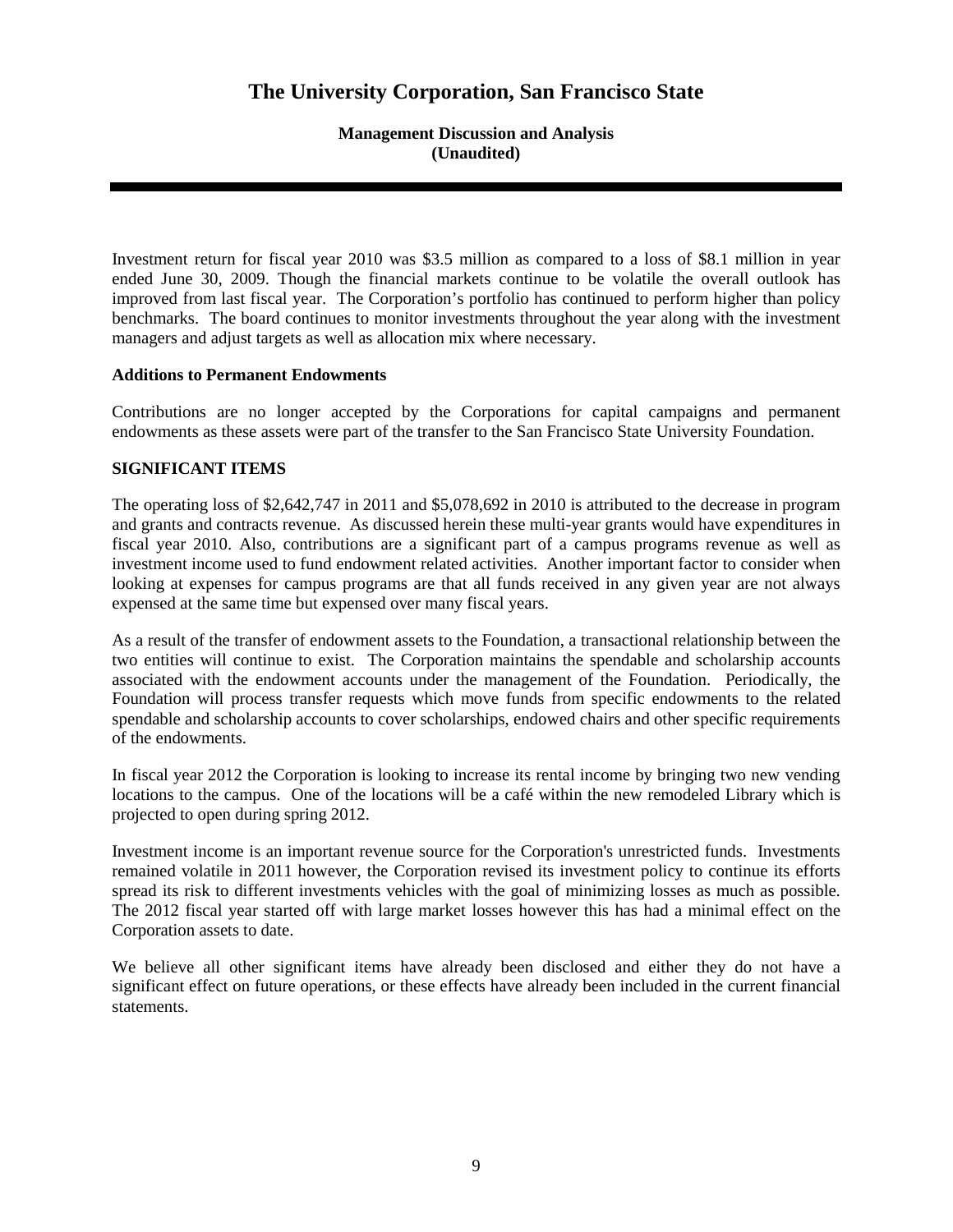### **Statement of Net Assets**

| June 30,                                                   | 2011             | 2010             |
|------------------------------------------------------------|------------------|------------------|
|                                                            |                  |                  |
| <b>Assets</b>                                              |                  |                  |
| <b>Current Assets:</b>                                     |                  |                  |
| Cash and cash equivalents                                  | \$<br>870,399    | \$<br>522,950    |
| Investments, unrestricted                                  | 2,485,882        | 5,698,360        |
| Pledges receivable                                         | 823,541          | 595,867          |
| Accounts receivable, net                                   | 641,054          | 302,457          |
| Prepaid expenses                                           |                  | 4,086            |
| Total current assets                                       | 4,820,876        | 7,123,720        |
| <b>Noncurrent Assets:</b>                                  |                  |                  |
| Pledges receivable, net                                    | 436,529          | 377,631          |
| Investments, unrestricted                                  | 6,778,164        | 6,323,479        |
| Investments receivable from SF State University Foundation | 1,224,459        |                  |
| Investments, restricted                                    | 540,381          | 509,088          |
| Capital assets, net                                        | 2,512,427        | 2,742,418        |
| Total noncurrent assets                                    | 11,491,960       | 9,952,616        |
| Total assets                                               | \$<br>16,312,836 | \$<br>17,076,336 |
|                                                            |                  |                  |
| <b>Liabilities and Net Assets</b>                          |                  |                  |
| <b>Current Liabilities:</b>                                |                  |                  |
| Accounts payable                                           | \$<br>435,414    | \$<br>1,264,188  |
| Accrued salaries and benefits payable                      | 115,381          | 145,862          |
| Accrued compensated absences                               | 67,251           | 80,807           |
| Payable to related parties                                 | 343,138          | 1,325,527        |
| Total current liabilities                                  | 961,184          | 2,816,384        |
|                                                            |                  |                  |
| <b>Net Assets:</b>                                         |                  |                  |
| Invested in capital assets                                 | 2,512,427        | 2,742,418        |
| Restricted for:                                            |                  |                  |
| Nonexpendable - endowments                                 | 540,381          | 509,088          |
| Expendable - scholarships, fellowships, capital projects   | 7,337,255        | 6,067,093        |
| Unrestricted                                               | 4,961,589        | 4,941,353        |
| Total net assets                                           | 15,351,652       | 14,259,952       |
| Total liabilities and net assets                           | \$<br>16,312,836 | \$<br>17,076,336 |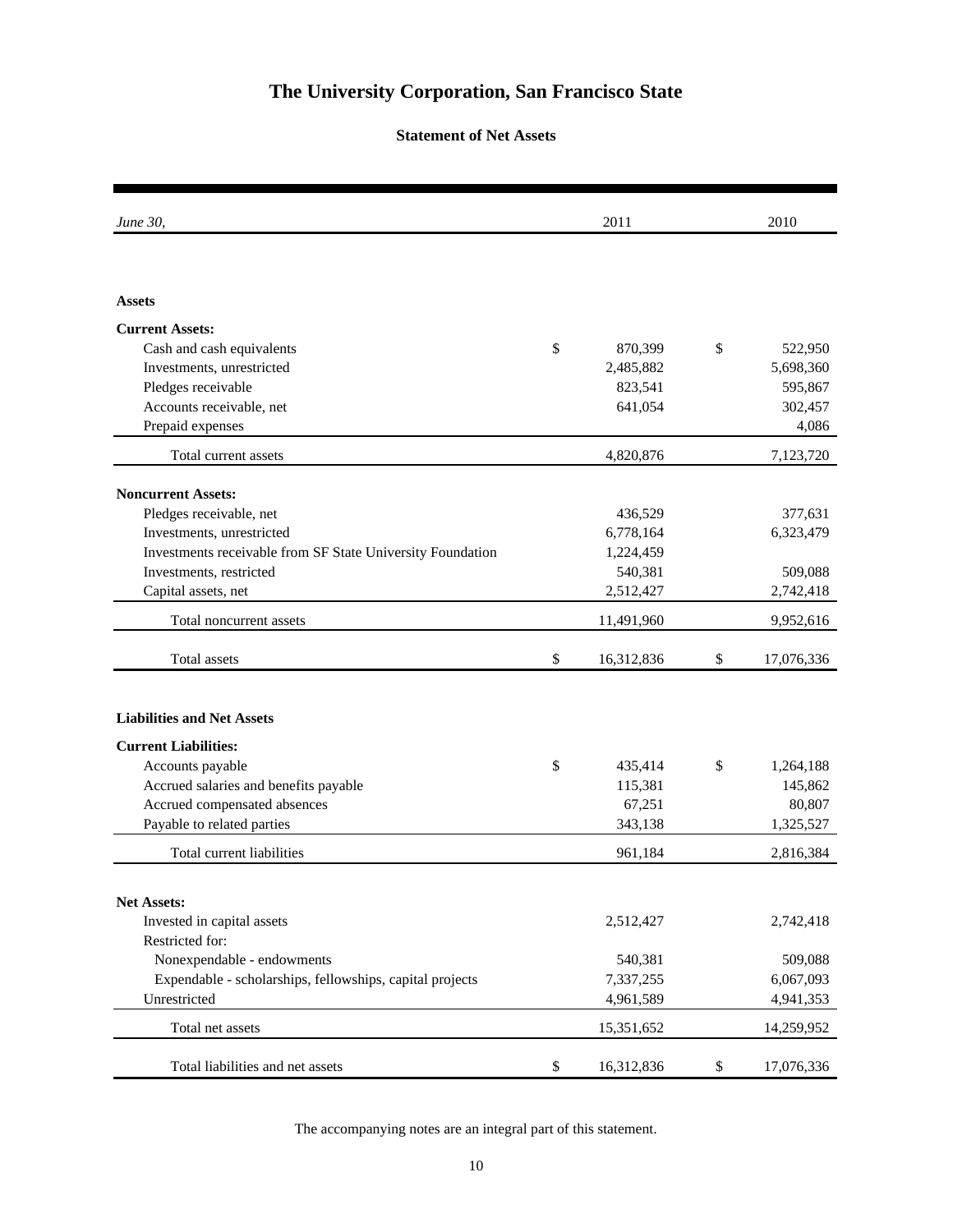## **Statement of Revenues, Expenses and Changes in Net Assets**

| Year Ended June 30,                                          | 2011             | 2010             |
|--------------------------------------------------------------|------------------|------------------|
|                                                              |                  |                  |
| <b>Revenues:</b>                                             |                  |                  |
| Grants and contract revenue                                  | \$<br>1,310,920  | \$<br>1,285,126  |
| Program revenue                                              | 3,350,183        | 1,873,371        |
| Programs funded by related parties                           | 798,279          | 186,613          |
| Rental income                                                | 429,356          | 410,242          |
| Other revenues                                               | 110,666          | 118,700          |
| Total revenues                                               | 5,999,404        | 3,874,052        |
| <b>Expenses:</b>                                             |                  |                  |
| Grants and contracts                                         | 1,713,471        | 2,628,110        |
| Campus programs                                              | 5,351,780        | 3,516,245        |
| Rental expenses                                              | 6,570            | 13,770           |
| Student scholarships                                         | 645,605          | 1,163,000        |
| Management and general                                       | 667,866          | 1,346,021        |
| Depreciation                                                 | 256,859          | 285,598          |
| Total expenses                                               | 8,642,151        | 8,952,744        |
| <b>Operating loss</b>                                        | (2, 642, 747)    | (5,078,692)      |
| <b>Nonoperating Revenues (Expenses):</b>                     |                  |                  |
| Contributions                                                | 3,207,481        | 2,037,063        |
| Investment return                                            | 1,086,966        | 3,523,792        |
| Net nonoperating revenues (expenses)                         | 4,294,447        | 5,560,855        |
| <b>Change in Net Assets</b>                                  | 1,651,700        | 482,163          |
| Net Assets, beginning of the year                            | 14,259,952       | 56,699,341       |
| <b>Transfer to San Francisco State University Foundation</b> | (560,000)        | (42, 921, 552)   |
| Net Assets, end of the year                                  | \$<br>15,351,652 | \$<br>14,259,952 |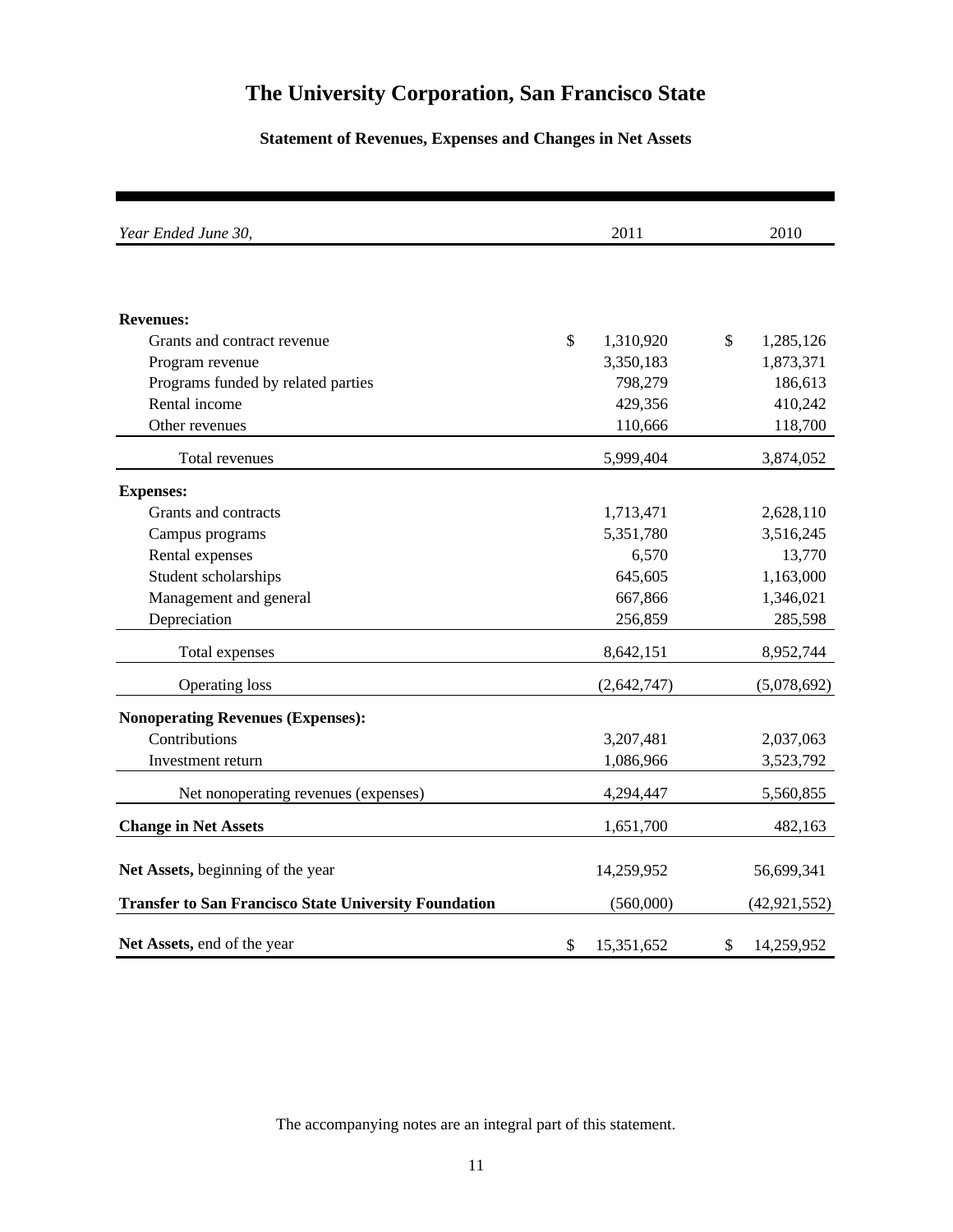## **Statement of Cash Flows**

| Year Ended June 30,                                              |               | 2011          | 2010            |
|------------------------------------------------------------------|---------------|---------------|-----------------|
| <b>Cash Flows from Operating Activities:</b>                     |               |               |                 |
| Receipts from programs                                           | $\mathcal{S}$ | 4,838,299     | \$<br>5,904,120 |
| Rent receipts                                                    |               | 429,356       | 410,242         |
| Payments to suppliers                                            |               | (6,957,745)   | (3,160,533)     |
| Payments to employees for services                               |               | (2,637,142)   | (3,051,537)     |
| Scholarships to students                                         |               | (645, 605)    | (1,092,133)     |
| Other                                                            |               | 110,666       | 600,181         |
| Net cash used by operating activities                            |               | (4,862,171)   | (389, 660)      |
|                                                                  |               |               |                 |
| <b>Cash Flows from Noncapital Financing Activities:</b>          |               |               |                 |
| Donations received                                               |               | 2,729,952     | 2,037,063       |
| Transfer to San Francisco State Foundation                       |               | 560,000       | 1,700,842       |
| Net cash provided by noncapital financing activities             |               | 3,289,952     | 3,737,905       |
| <b>Cash Flows from Capital and Related Financing Activities:</b> |               |               |                 |
| Capital asset additions                                          |               | (26, 868)     | (146, 283)      |
|                                                                  |               |               |                 |
| Net cash used by capital and related financing activities        |               | (26, 868)     | (146, 283)      |
| <b>Cash Flows from Investing Activities:</b>                     |               |               |                 |
| Proceeds from sales and maturities of investments                |               | 8,040,990     | 2,845,199       |
| Purchase of investments                                          |               | (7, 181, 420) | (9,477,168)     |
| Investment income                                                |               | 1,086,966     | 3,273,956       |
|                                                                  |               |               |                 |
| Net cash provided (used) by investing activities                 |               | 1,946,536     | (3,358,013)     |
| <b>Net Change in Cash and Cash Equivalents</b>                   |               | 347,449       | (156, 051)      |
| Cash and Cash Equivalents, beginning of year                     |               | 522,950       | 679,001         |
| Cash and Cash Equivalents, end of year                           | \$            | 870,399       | \$<br>522,950   |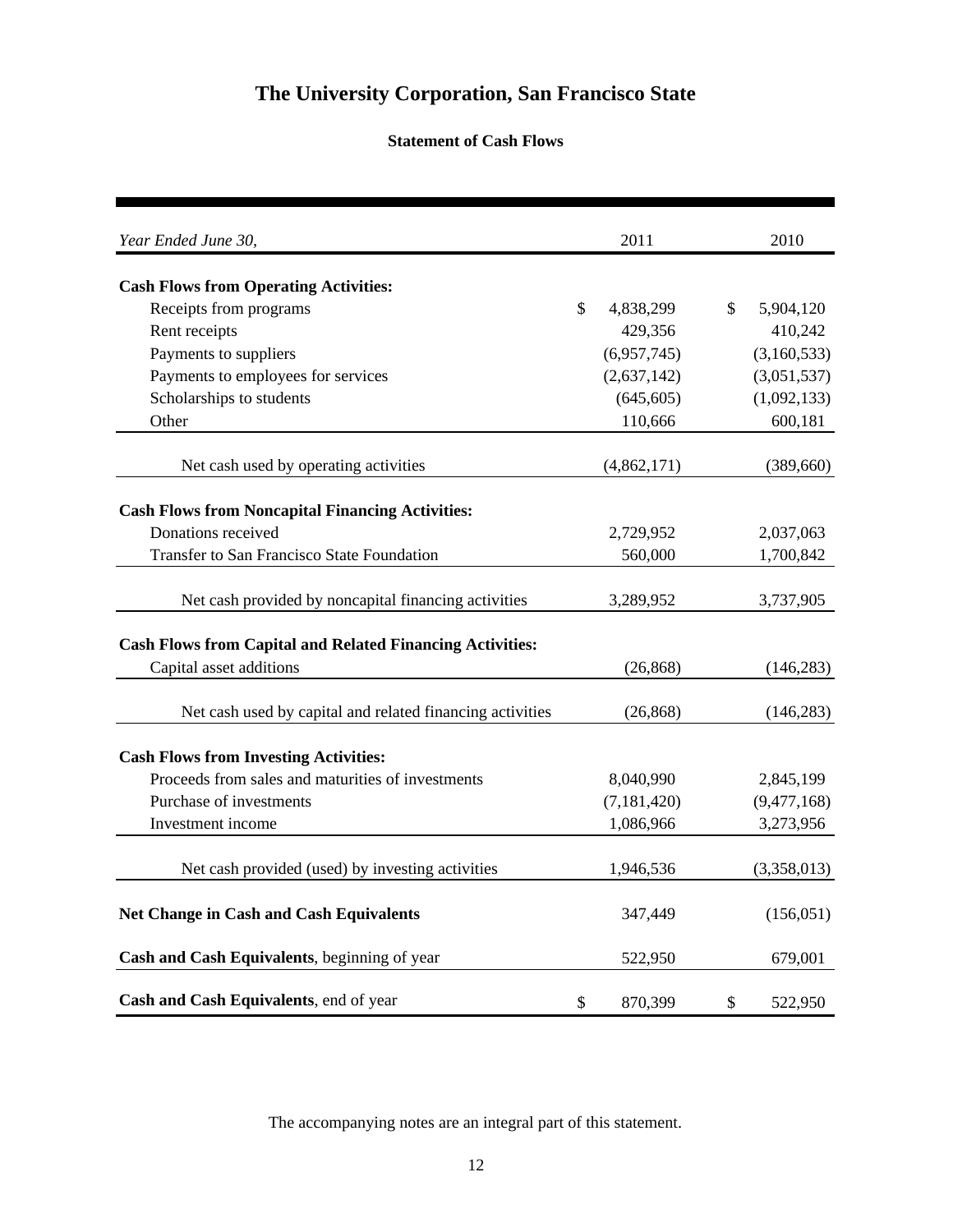### **Statement of Cash Flows (continued)**

| <i>June 30,</i>                                                                            |    | 2011        |              | 2010        |
|--------------------------------------------------------------------------------------------|----|-------------|--------------|-------------|
| <b>Reconciliation of Operating Loss to Net Cash</b>                                        |    |             |              |             |
| <b>Flows Used by Operating Activities:</b>                                                 |    |             |              |             |
| Operating loss                                                                             | \$ | (2,642,747) | \$           | (5,078,692) |
| Adjustments to reconcile operating loss to net cash<br>flows used by operating activities: |    |             |              |             |
| Depreciation                                                                               |    | 256,859     |              | 285,598     |
| Changes in assets and liabilities:                                                         |    |             |              |             |
| Accounts receivable and pledge receivable                                                  |    | (625, 169)  |              | 2,563,098   |
| Prepaid expenses                                                                           |    | 4,086       |              | (4,086)     |
| Accounts payable                                                                           |    | (828, 774)  |              | 536,725     |
| Payable to related parties                                                                 |    | (982, 389)  |              | 1,325,527   |
| Accrued salaries and benefits payable                                                      |    | (30, 481)   |              | (22,600)    |
| Accrued compensated absences                                                               |    | (13, 556)   |              | 4,770       |
| Total adjustments                                                                          |    | (2,219,424) |              | 4,689,032   |
| Net cash used by operating activities                                                      | S  | (4,862,171) | $\mathbb{S}$ | (389,660)   |

## **Supplemental Disclosures of Cash Flow Activity:**

Non-cash activity: Transfer of Assets to Foundation  $$ 42,921,552$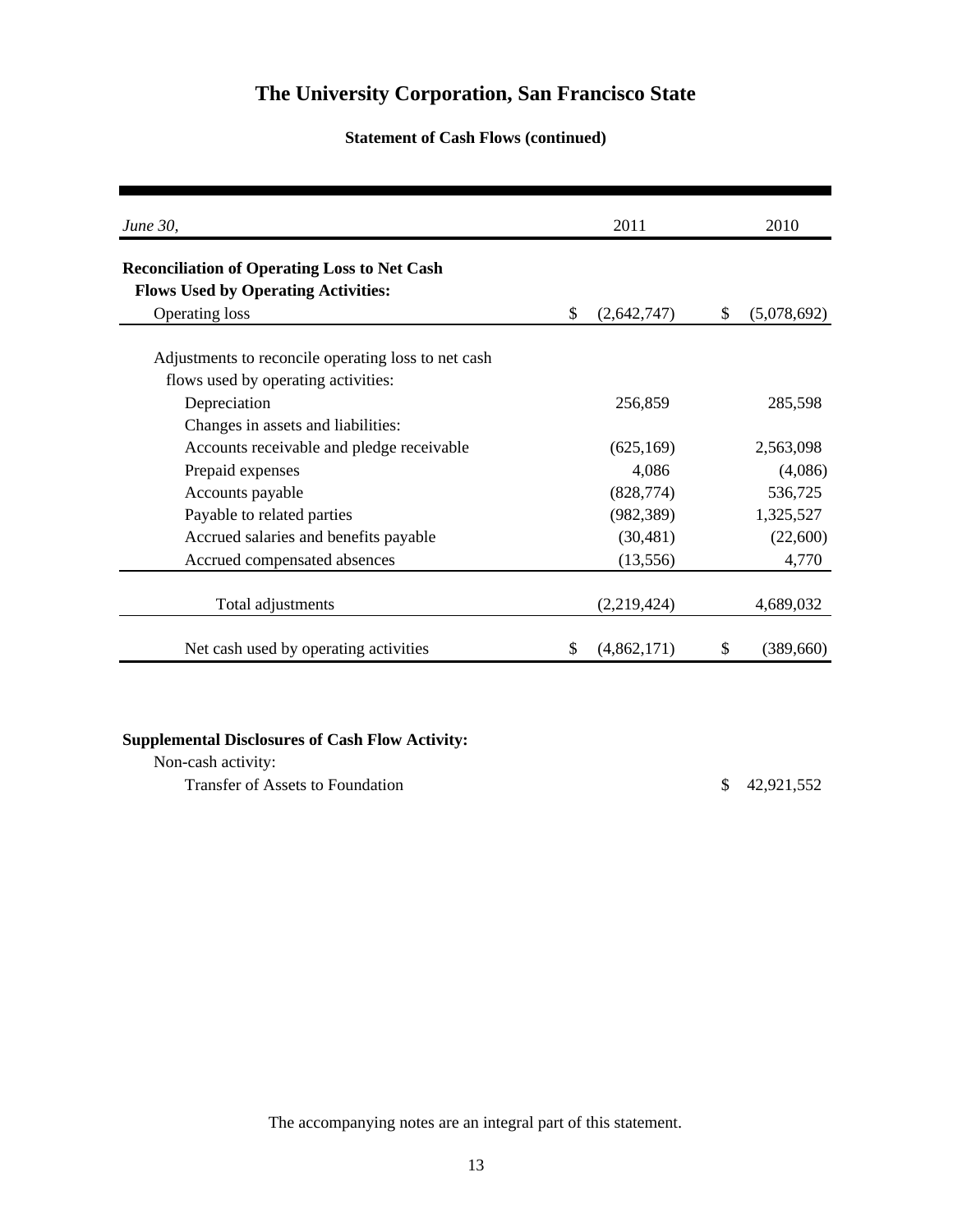#### **Notes to Financial Statements**

#### **Note 1 - Organization:**

The University Corporation, San Francisco State (the Corporation), formerly the San Francisco State University Foundation, Inc., is a non-profit, tax-exempt California corporation. The Corporation serves as an auxiliary organization of San Francisco State University. The Corporation is a Component Unit of San Francisco State University (the University).

The Corporation was established in 1946 for the purpose of promoting and assisting the University through administration of educational projects, university research and development projects, and community outreach programs. The Corporation has grants, contracts and agreements with state, local and private agencies and organizations.

#### **Note 2 - Summary of Significant Accounting Policies:**

#### a. Basis of Presentation

The basic financial statements required by GASB Statements number 34 and 35 includes a Statement of Net Assets, a Statement of Revenues, Expenses, and Changes in Net Assets and a Statement of Cash Flows. As a component unit of a public institution, the Corporation has chosen to present its basic financial statements using the reporting model for special purpose governments engaged only in business-type activities. This model allows all financial information for the Corporation to be reported in a single column in each of the basic financial statements. In accordance with the business-type activities reporting model, the Corporation prepares its Statement of Cash Flows using the direct method.

The accompanying financial statements have been prepared using the economic resources measurement focus and the accrual basis of accounting in accordance with accounting principles generally accepted in the United States of America, as prescribed by GASB. Revenues are recorded when earned and expenses are recorded when a liability is incurred, regardless of the timing of related cash flows. Generally, grants, contributions, and similar items are recognized as revenue as soon as all eligibility requirements have been met.

The Corporation uses all applicable GASB and FASB pronouncements and interpretations issued on or before November 30, 1989, unless these FASB pronouncements conflict with or contradict GASB. The Corporation has elected not to follow FASB pronouncements issued after 1989.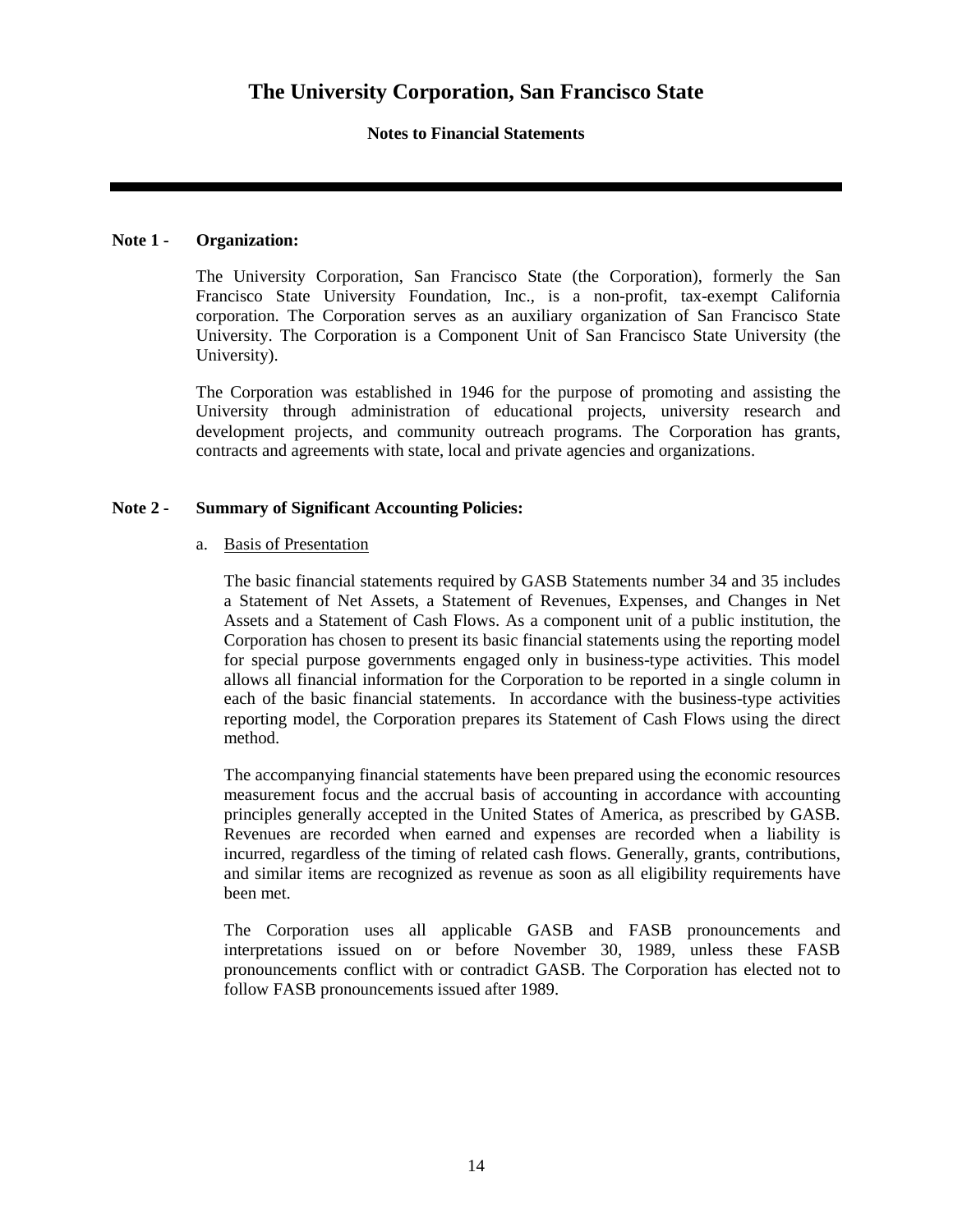### **Notes to Financial Statements**

The Corporation considers assets to be current that can reasonably be expected, as part of its normal business operations, to be converted to cash and be available for liquidation of current liabilities within twelve months of the date of the Statement of Net Assets. Liabilities that reasonably can be expected, as part of the Corporation's normal business operations, to be liquidated within twelve months of the date of the Statement of Net Assets are considered to be current. All other assets and liabilities are considered to be non-current.

The Corporation's net assets are classified into the following categories:

- *Invested in capital assets*: Capital assets, net of accumulated depreciation.
- *Restricted, non-expendable*: Net assets subject to externally imposed conditions that the Corporation retains in perpetuity. Net assets in this category consist of endowments.
- *Restricted, expendable*: Net assets subject to externally imposed conditions that can be fulfilled by the actions of the Corporation or by the passage of time.
- *Capital Projects*: Net assets subject to externally imposed conditions that whose restricted use is for capital projects which can be fulfilled by the actions of the Corporation.
- *Unrestricted*: This represents all unrestricted net assets. Unrestricted net assets may be designated for use by management or the Board of Directors.

### b. Cash and Cash Equivalents

Cash and cash equivalents consist of unrestricted cash, checking accounts, savings accounts and money market funds held outside of investment brokerage accounts with an original maturity date of three months or less.

Custodial credit risk - In the case of bank deposits, this is the risk that in the event of a bank failure, the Corporation's deposits may not be returned. The Corporation does not have a formal policy addressing custodial credit risk for its bank deposits. The Corporation did not maintain deposits in excess of federally insured limits as of June 30, 2011 and 2010, respectively.

#### c. Accounts Receivable, net

Accounts receivable include amounts due from special projects, business services, contracts and other receivables from San Francisco State University. Accounts receivable are shown net of an allowance for uncollectible accounts of \$50,000 as of June 30, 2011 and 2010.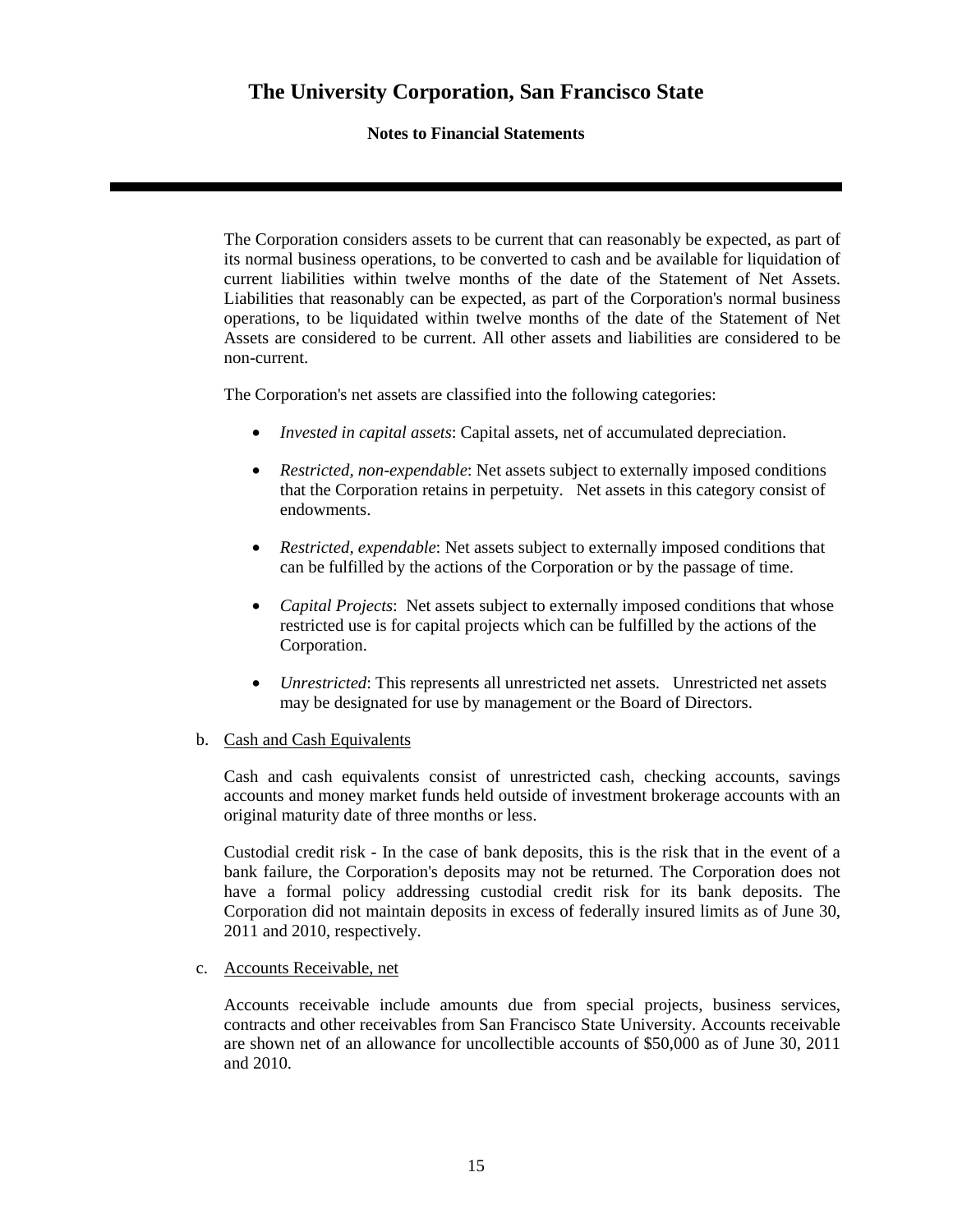### **Notes to Financial Statements**

#### d. Pledges Receivable

Unconditional promises of private gifts to the Corporation are recorded as pledges receivable and revenue in the year promised at the present value of expected cash flows. Unconditional promises to give that are expected to be collected in future years are recorded at fair value based upon the present value of their estimated future cash flows. Discounts are computed using estimated market rates. Amortization of the discounts is included in contributed in grants and contracts revenue. The pledge receivable discount at June 30, 2011 and 2010 is approximately \$12,400 and \$6,800, respectively. Conditional promises and intentions to pledge are recognized as receivables and revenue when the specific condition and or eligibility and recognition requirement is met.

#### e. Investments

Investments are stated at fair value. The Corporation pools available resources into savings, management and investment accounts. Interest and dividends earned are allocated to the respective funds, net of fees, based on the ratio of a fund's invested resources to the total amount invested.

Investments in alternative investments are based upon fair values of the underlying assets as reported by the entities in their financial statements or as determined by the fund manager. In some cases the underlying assets are marketable securities with quoted market prices. In other situations, the underlying assets are not marketable and valuations are determined by the fund managers. Due to the inherent uncertainty of valuation of non-marketable and restricted investments, those estimated values may differ significantly from the values that would have been used had a ready market for the securities existed and the differences could be material. Additionally, these investments may have liquidity constraints, including lock up periods of a quarter or longer.

#### f. Restricted Investments

Investments made from donor restricted endowments are pooled with the Corporation's other investments. Any appreciation of such investments is tracked separately and recorded in unrestricted net assets as long as the donor has not restricted those earnings. The Uniform Prudent Management of Institutional Funds Act (UPMIFA) passed in July 2006 and adopted by California in 2008 which authorizes an institution to spend the amount it deems prudent after considering the intent of the donor's intent, the purposes of the fund, and relevant economic factors. According to Corporation policy, up to 4% of the earnings may be distributed each year. Earnings available for distribution are identified as interest, dividends and realized gains and losses and are calculated quarterly based on the average daily balance of the portfolio.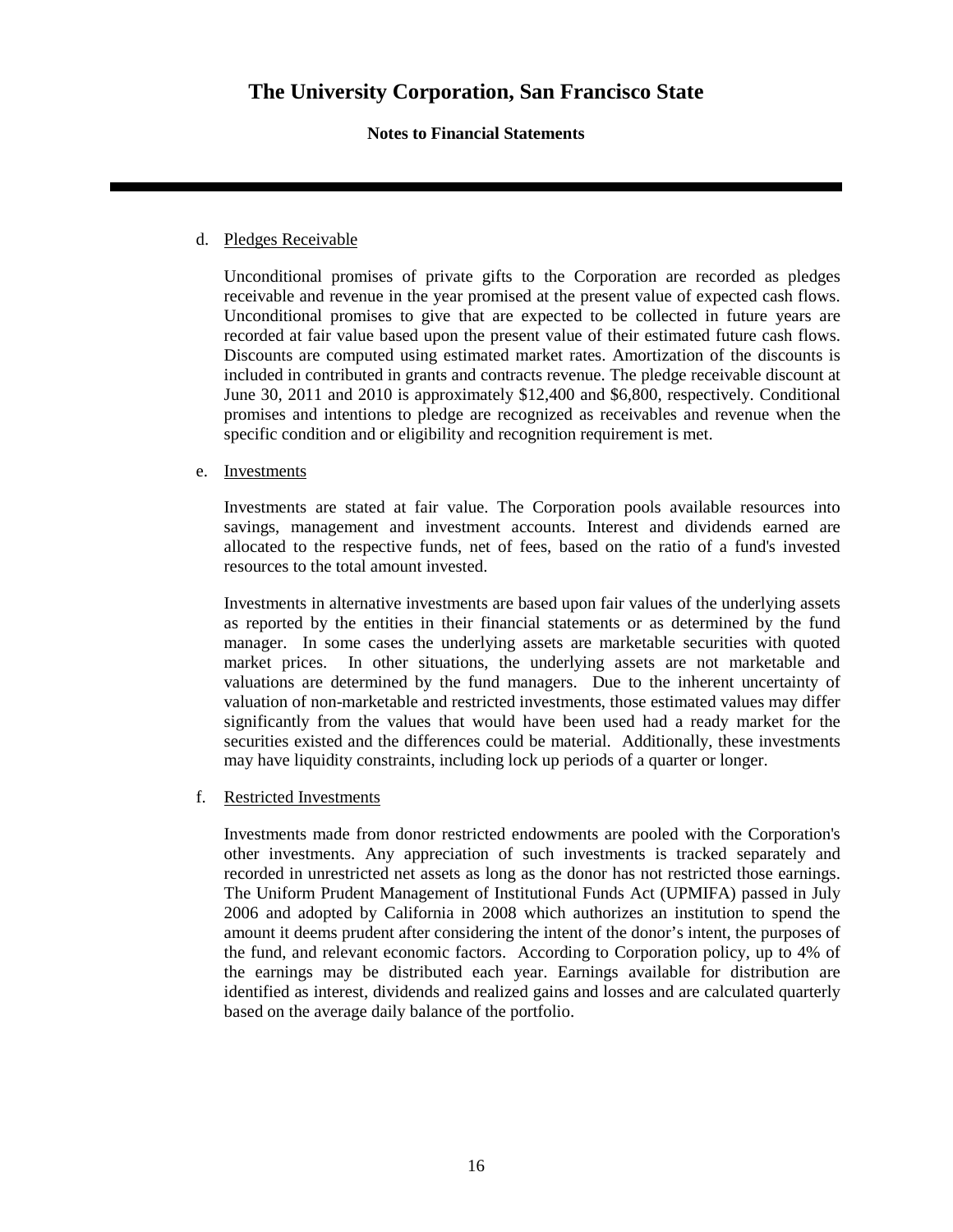### **Notes to Financial Statements**

The Corporation invests these funds to produce current income to meet spending needs, and to preserve the real value of the endowment principal. The Payout Policy Objective is interlinked with the Investment Objectives for the Total Fund and has been formulated in the context of the overarching goal for prudent management of endowments: to optimize the balance between preserving the real (after inflation) long-term purchasing power of the endowment principal with the need to make annual distributions to campus beneficiaries. The donor restricted endowments were transferred to San Francisco State University Foundation in fiscal year 2010.

#### g. Capital Assets

Capital assets, which include property, leasehold improvements, and equipment, are stated at cost. Depreciation is computed using the straight-line method over the estimated useful lives of the assets, which range from five to ten years for equipment and ten to thirty years for buildings and related improvements. Property and equipment with a value of less than \$5,000 is not capitalized. Annually, the Corporation transfers ownership of the capital assets belonging to closed projects to the University, where appropriate. No transfers were made during the fiscal year ended June 30, 2011 and 2010.

#### h. Compensated Absences

Employees accrue annual vacation leave based on length of service and job classification.

#### i. Revenue and Expenses

The Corporation classifies operating revenues into five categories program revenue, grants and contracts, programs funded by related parties, rental income and other revenues. Program revenue, grants and contracts, and programs funded is derived of program-specific grants and contracts and contributions arising from exchange transactions with federal, state, local, private foundations and individual contributions restricted for a particular program. Programs funded by related parties represent primarily revenue transferred from the San Francisco State University Foundation for scholarships and campus programs.

Rental Income is revenue generated from food vendors and commercial space leased to Club One, Patelco Credit Union, Parking and Enterprise car rental.

Other Revenues are revenues which are not required to be reported under program revenue or rental income such as indirect cost earned associated with administering grants and contracts, and campus programs.

Non-Operating revenue and expenses category includes revenue from restricted and unrestricted contributions where the restrictions have been met, and transfers. This category also includes investment returns which are net of administrative fees charged per the investment policy (such as, interest, dividends and net realized and unrealized gains and losses).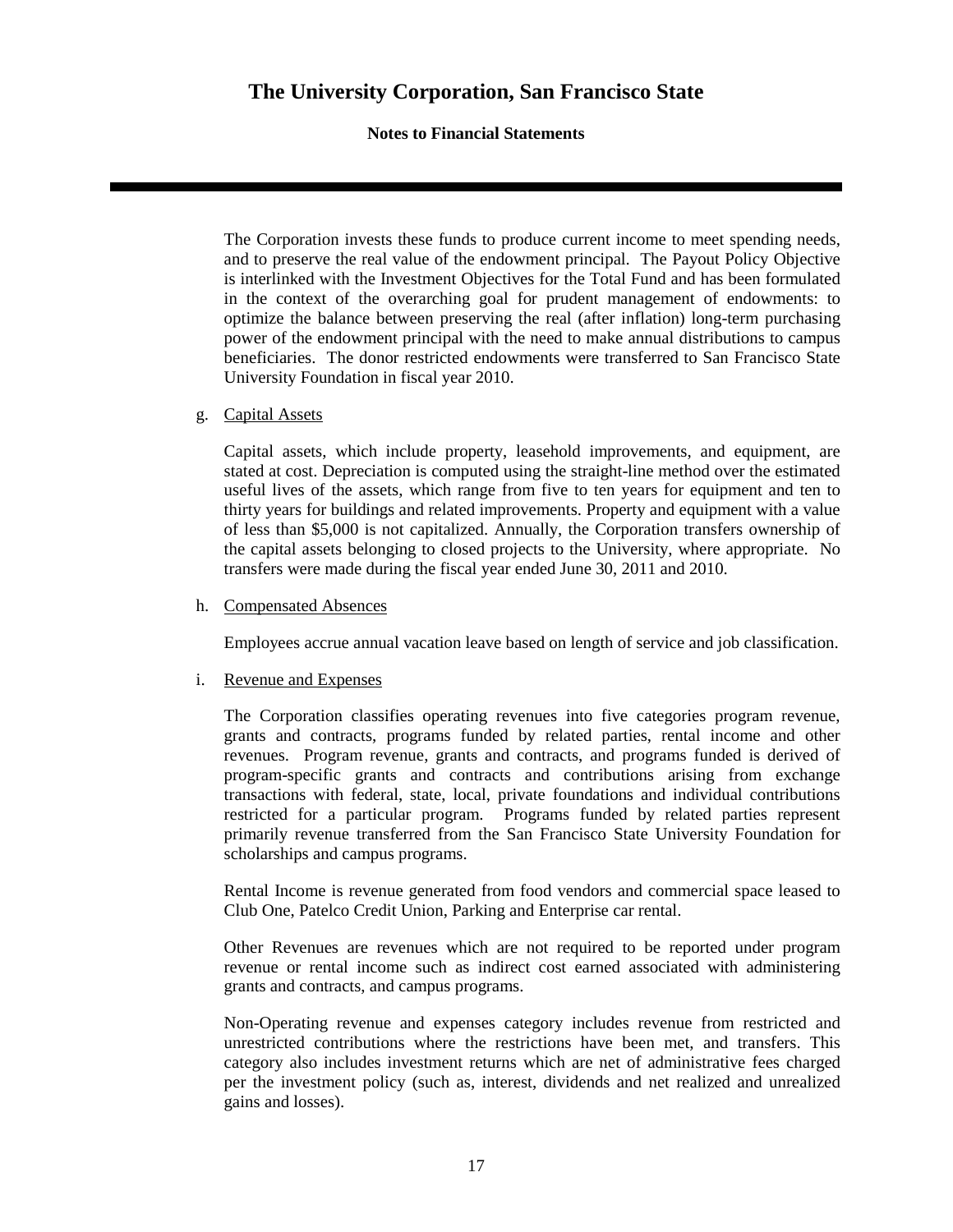#### **Notes to Financial Statements**

#### j. Use of Estimates

The preparation of financial statements, in conformity with accounting principles generally accepted in the United States of America, requires management to make estimates and assumptions that affect certain reported amounts and disclosures. Accordingly, actual results could differ from those estimates.

#### k. Income Taxes

The Corporation is a not-for-profit corporation and is exempt from federal and state income taxes under provisions of section 501 (c)(3) of the Internal Revenue Code and the California Tax Code. Continuance of such exemption is subject to compliance with laws and regulations of the taxing authorities. Certain activities considered unrelated to the tax exempt purposes of the Corporation may generate income that is taxable. No provision has been recorded for income taxes, as the net income, if any, from unrelated business in the opinion of management; it is not material to the basic financial statements taken as a whole.

#### l. Reclassifications

Certain reclassifications have been made to the prior year financial statements in order for them to conform to current year presentation. These reclassifications had no effect on net assets or change in net assets.

#### m. Recent Accounting Pronouncements Adopted or Under Consideration

Effective July 1, 2010, the Corporation adopted GASB Statement No. 54, *Fund Balance Reporting and Governmental Fund Type*, the objective of this Statement is to enhance the usefulness of fund balance information by providing clearer fund balance classifications that can be more consistently applied and also clarifies the existing governmental fund type definitions. This Statement establishes fund balance classifications that comprise a hierarchy based primarily on the extent to which a government is bound to observe constraints imposed upon the use of the resources reported in governmental funds. The Corporation determined that this pronouncement did not have a significant impact on its financial statements.

Effective July 1, 2010, the Corporation adopted GASB Statement No. 59, *Financial Instruments Omnibus*, the objective of this Statement is to update and improve existing standards regarding financial reporting and disclosure requirements of certain financial instruments and external investment pools for which significant issues have been identified in practice. The Corporation determined that this pronouncement did not have a significant impact on its financial statements.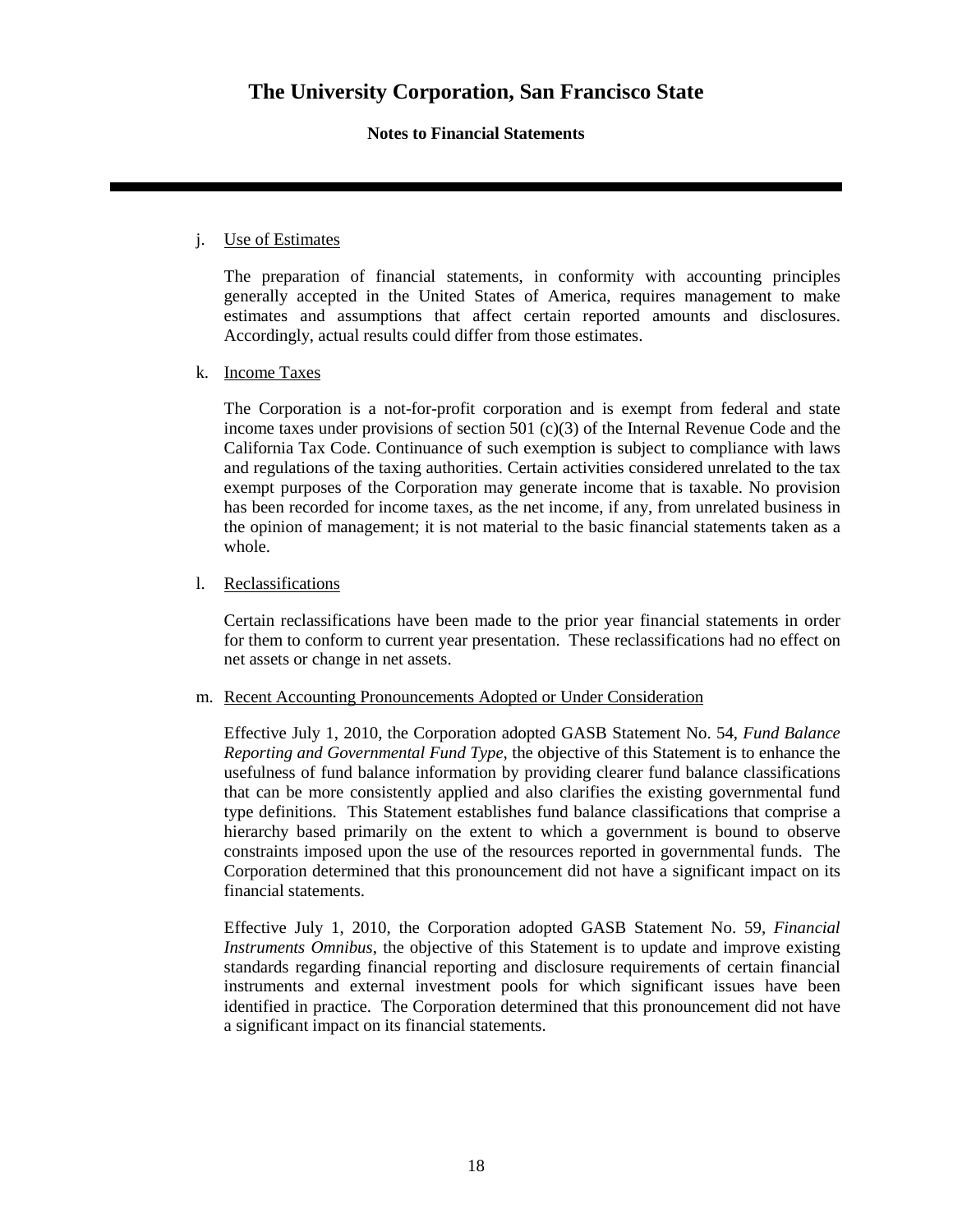**Notes to Financial Statements** 

The GASB issued Statement No. 57, *OPEB Measurements by Agent Employers and Agent Multiple-Employer Plans,* the objective of this Statement is to address issues related to the use of the alternative measurement method and the frequency and timing of measurements by employers that participate in agent multiple-employer other postemployment benefit (OPEB) plans. The statement is applicable for fiscal year June 30, 2012. The Corporation is currently assessing the impact of this statement, if any.

The GASB issued Statement No. 60, *Accounting and Financial Reporting for Service Concession Arrangements,* should apply for financial statements for periods beginning after December 15, 2011. The objective of this Statement is to improve financial reporting by addressing issues related to service concession arrangements (SCAs), which are a type of public-private or public-public partnership. As used in this Statement, an SCA is an arrangement between a transferor (a government) and an operator (governmental or nongovernmental entity) in which (1) the transferor conveys to an operator the right and related obligation to provide services through the use of infrastructure or another public asset (a "facility") in exchange for significant consideration and (2) the operator collects and is compensated by fees from third parties. The statement is applicable for fiscal year June 30, 2013. The Corporation is currently assessing the impact of this statement, if any.

The GASB issued Statement No.62, Codification of Accounting and Financial Reporting Guidance Contained in Pre-November 30, 1989 FASB and AICPA Pronouncements. The requirements of this Statement are effective for financial statements for periods beginning after December 15, 2011. The provisions of this Statement generally are required to be applied retroactively for all periods presented. The objective of this Statement is to incorporate into the GASB's authoritative literature certain accounting and financial reporting guidance that is included in the following pronouncements issued on or before November 30, 1989, which does not conflict with or contradict GASB pronouncements, includes Financial Accounting Standards Board (FASB) Statements and Interpretations, Accounting Principles Board Opinions, and Accounting Research Bulletins of the American Institute of Certified Public Accountants' (AICPA) Committee on Accounting Procedure. The statement is applicable for fiscal year June 30, 2013. The Corporation is currently assessing the impact of this statement, if any.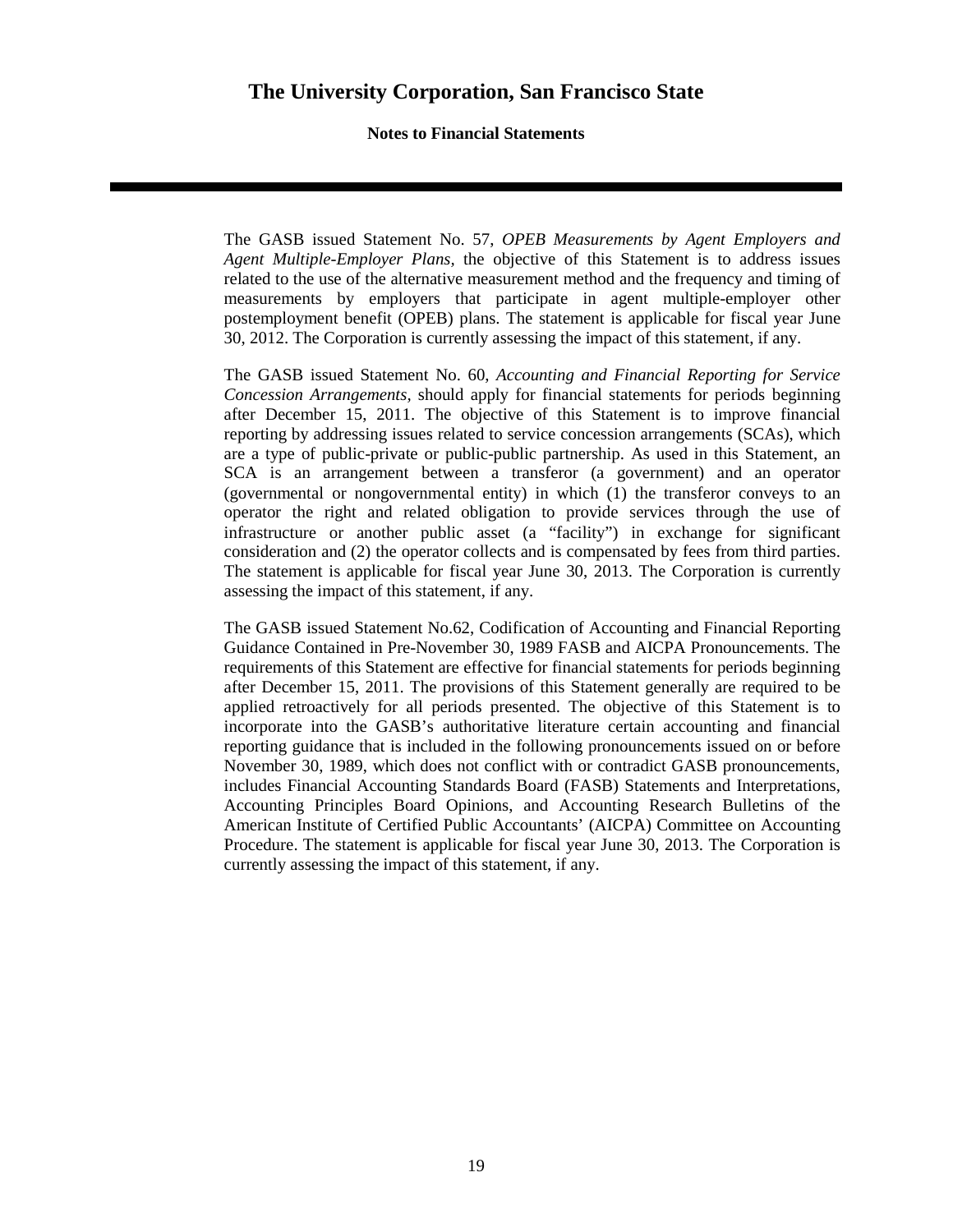#### **Notes to Financial Statements**

### **Note 3 - Investments:**

Investments consist of the following as of June 30, 2011:

|                                |                  |           |    |           | <b>Investment Maturities (Years)</b> |     |         |                     |
|--------------------------------|------------------|-----------|----|-----------|--------------------------------------|-----|---------|---------------------|
|                                | Fair value       | $\leq$ 1  |    | $1 - 5$   | $6 - 10$                             |     | $10+$   | Other               |
| Local agency investment fund   | 807,274 \$<br>S  | 807,274   |    |           |                                      |     |         |                     |
| Broker money market funds      | 1,529,943        | 1,529,943 |    |           |                                      |     |         |                     |
| Treasury securities            | 2,674,348        | 50,441    |    | 1,916,417 | 707,490<br>S.                        |     |         |                     |
| <b>Asset-backed Securities</b> | 459,891          |           |    | 94.985    | 99.932                               | -SS | 264.974 |                     |
| Corporate debt securities      | 1,440,155        | 98.224    |    | 521,557   | 820,374                              |     |         |                     |
| Equity securities              | 2,892,816        |           |    |           |                                      |     |         | \$2,892,816         |
| Alternative investments        | 1,224,459        |           |    |           |                                      |     |         | 1,224,459           |
|                                |                  |           |    |           |                                      |     |         |                     |
|                                | $$11.028.886$ \$ | 2.485.882 | -S | 2.532.959 | \$1,627,796                          | -SS |         | 264.974 \$4.117.275 |

Investments consist of the following as of June 30, 2010:

|                              |                  |           |    | <b>Investment Maturities (Years)</b> |               |          |              |         |             |
|------------------------------|------------------|-----------|----|--------------------------------------|---------------|----------|--------------|---------|-------------|
|                              | Fair value       | $\leq$ 1  |    | $1 - 5$                              |               | $6 - 10$ |              | $10+$   | Other       |
| Local agency investment fund | 1,852,109 \$     | 1,852,109 |    |                                      |               |          |              |         |             |
| Broker money market funds    | 1,360,734        | 1,360,734 |    |                                      |               |          |              |         |             |
| Mutual funds                 | 2,349,583        | 2,349,583 |    |                                      |               |          |              |         |             |
| Treasury securities          | 1,427,752        | 36,206 \$ |    | 823,569                              | \$.           | 368,265  | $\mathbb{S}$ | 199.712 |             |
| Corporate debt securities    | 1,244,105        | 99.728    |    | 664.535                              |               | 479.842  |              |         |             |
| Equity securities            | 4,296,644        |           |    |                                      |               |          |              |         | \$4,296,644 |
|                              |                  |           |    |                                      |               |          |              |         |             |
|                              | $$12,530,927$ \$ | 5.698.360 | -S | 1,488,104                            | <sup>\$</sup> | 848,107  | S.           | 199.712 | \$4.296.644 |

Investment return for the years ended June 30, 2011 and 2010 consists of the following:

|                                                        | 2011               | 2010                 |
|--------------------------------------------------------|--------------------|----------------------|
| Interest and dividends<br>Realized and unrealized gain | 216,159<br>870,807 | 412,200<br>3,111,592 |
|                                                        | 1,086,966          | 3,523,792            |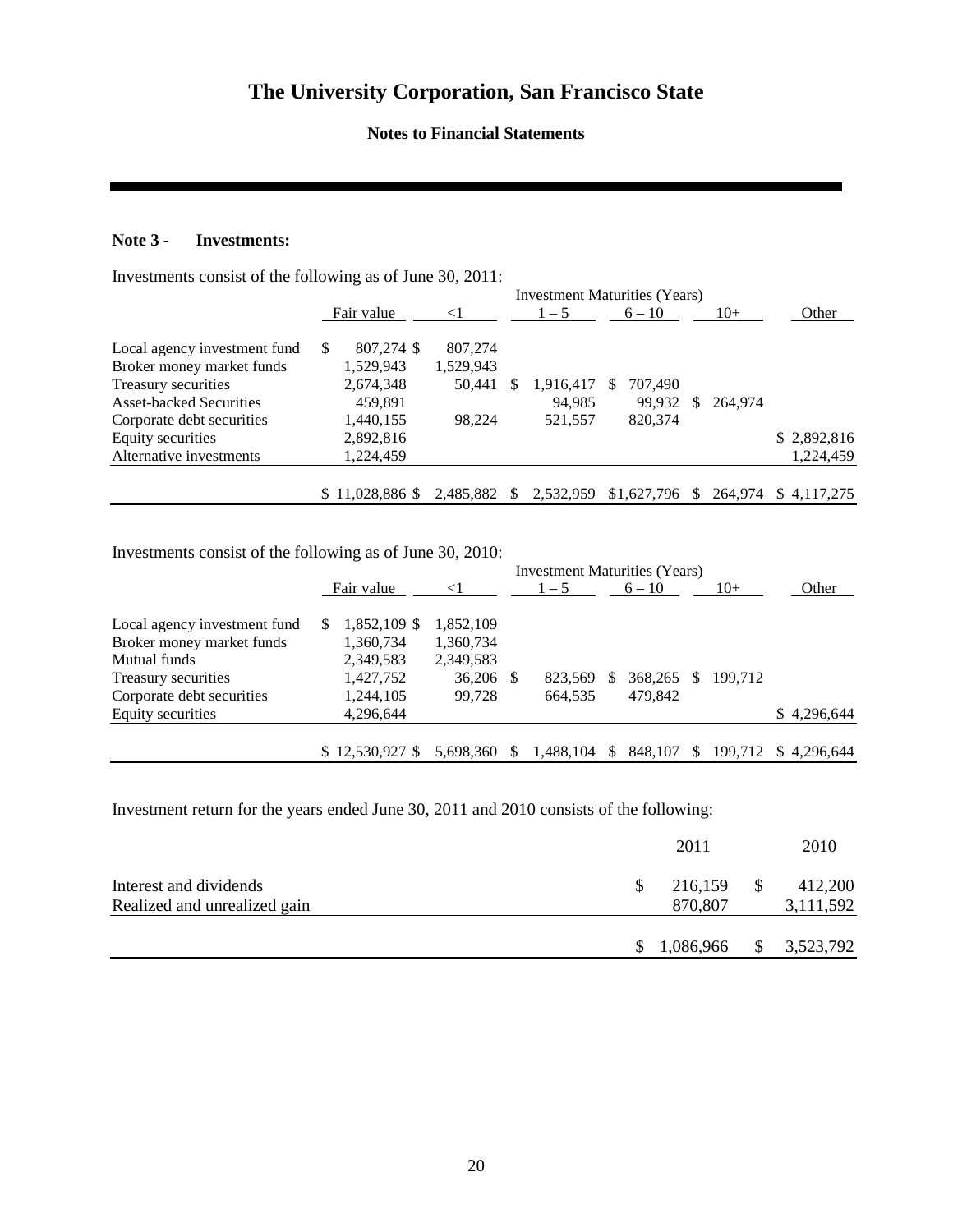**Notes to Financial Statements** 

*Interest rate risk* - The Corporation mitigates its interest rate risk through the use of professional money managers that use their judgment on the selection of debt securities. The Corporation does not currently have a formal policy on future maturity limitations.

*Credit risk* - The Corporation's investment policy provides that all investments must be rated at least investment grade by one nationally recognized ratings agency. In the event that an investment falls below investment grade, the manager must notify the Corporation of the downgrade and provide a recommended course of action. Securities rated BBB are limited to 10% of the managers' bond portfolio and the maximum exposure to an issuer rated BBB is limited to 3% of the Corporation's fixed income holdings.

*Concentration of credit risk* - Securities held in any one issuer are limited to 10% of a particular money manager's bond portfolio, and 3% of the Corporation's total fixed income holdings. Individual equities are also mandated to be no more than 5% of the stock portfolio. As a result, no one issuer exceeds 5% of the Corporation's total investments.

*Custodial credit risk* - Custodial credit risk represents the risk that, in the event of the failure of counterparty, the Corporation will not be able to recover the value of its investments or collateral securities that are in the possession of an outside party. The Morgan Stanley account is insured with a combination of SIPC and other commercial insurance. SIPC coverage protects customers of a U.S. registered broker-dealer in the event the broker-dealer becomes financially insolvent and cannot return the full value of a customer's securities and cash in the broker-dealer's possession or control. SIPC covers each customer's account up to \$500,000, of which up to \$100,000 may be cash. Excess coverage follows the terms of SIPC coverage but covers each account up to its full net equity value, including all cash balances. CAPCO, an insurer who provides securities account protection for amounts in excess of SIPC, is rated  $A+$  by Standard & Poor's. The Corporation does not have a formal policy covering custodial credit risk for its investments.

### LAIF

Under Federal Law, the State of California cannot declare bankruptcy, thereby allowing the Government Code Section 16429.3 to stand. This section states that "moneys placed with the Treasurer for deposit in the LAIF by cities, counties, special districts, nonprofit corporations, or qualified quasi-governmental agencies shall not be subject to either of the following: (a) transfer or loan pursuant to Sections 16310, 16312, or 16313, or (b) impoundment or seizure by any state official or state agency.

During the 2002 legislative session, California Government Code Section 16429.4 was added to the LAIF's enabling legislation. The section states that "the right of a city, county, city and county, special district, nonprofit corporation, or qualified quasi-governmental agency to withdraw its deposited moneys from the LAIF, upon demand, may not be altered, impaired, or denied in any way, by any state official or state agency based upon the state's failure to adopt a State Budget by July 1 of each new fiscal year."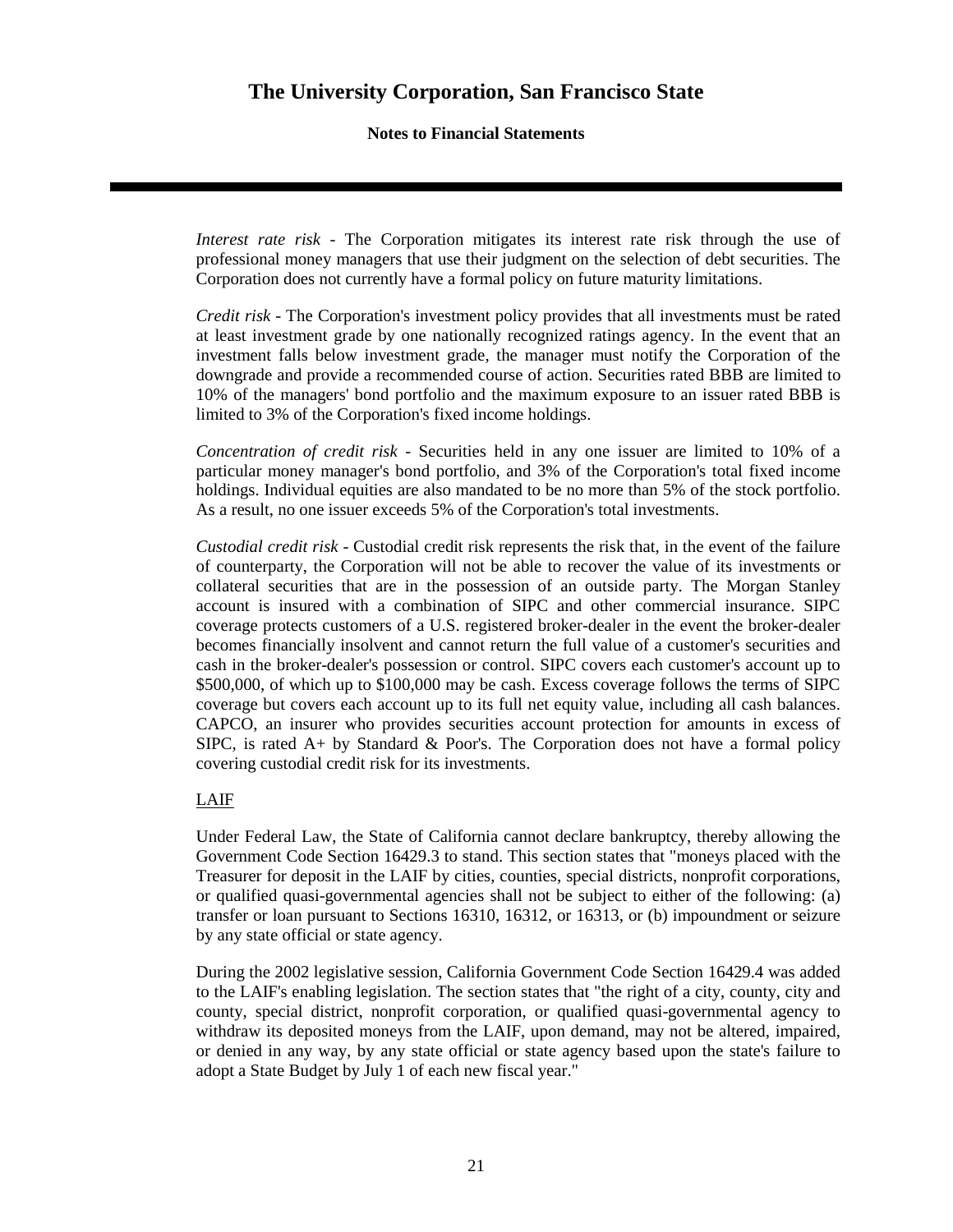**Notes to Financial Statements** 

### **Note 5 - Endowments:**

Endowments held and administered by the Corporation at June 30, 2011 are as follows:

|            | <b>Restricted Net Assets</b> |
|------------|------------------------------|
|            | Nonexpendable                |
| Endowments | 540,381<br>S.                |
|            |                              |

Endowments held and administered by the Corporation at June 30, 2010 are as follows:

|            | <b>Restricted Net Assets</b><br>Nonexpendable |
|------------|-----------------------------------------------|
| Endowments | \$509,088                                     |

All endowments balances and associated investment accounts with the exception of one endowment have been transferred to the San Francisco State University Foundation in year 2010. The amount transferred by the Corporation was approximately \$42,900,000.

The Corporation's investment policy during fiscal year 2011 and 2010 allowed a 4% annual payout based on quarterly average daily balance of the fund. The 4% annual payout was not changed during the year and disbursements were allowed.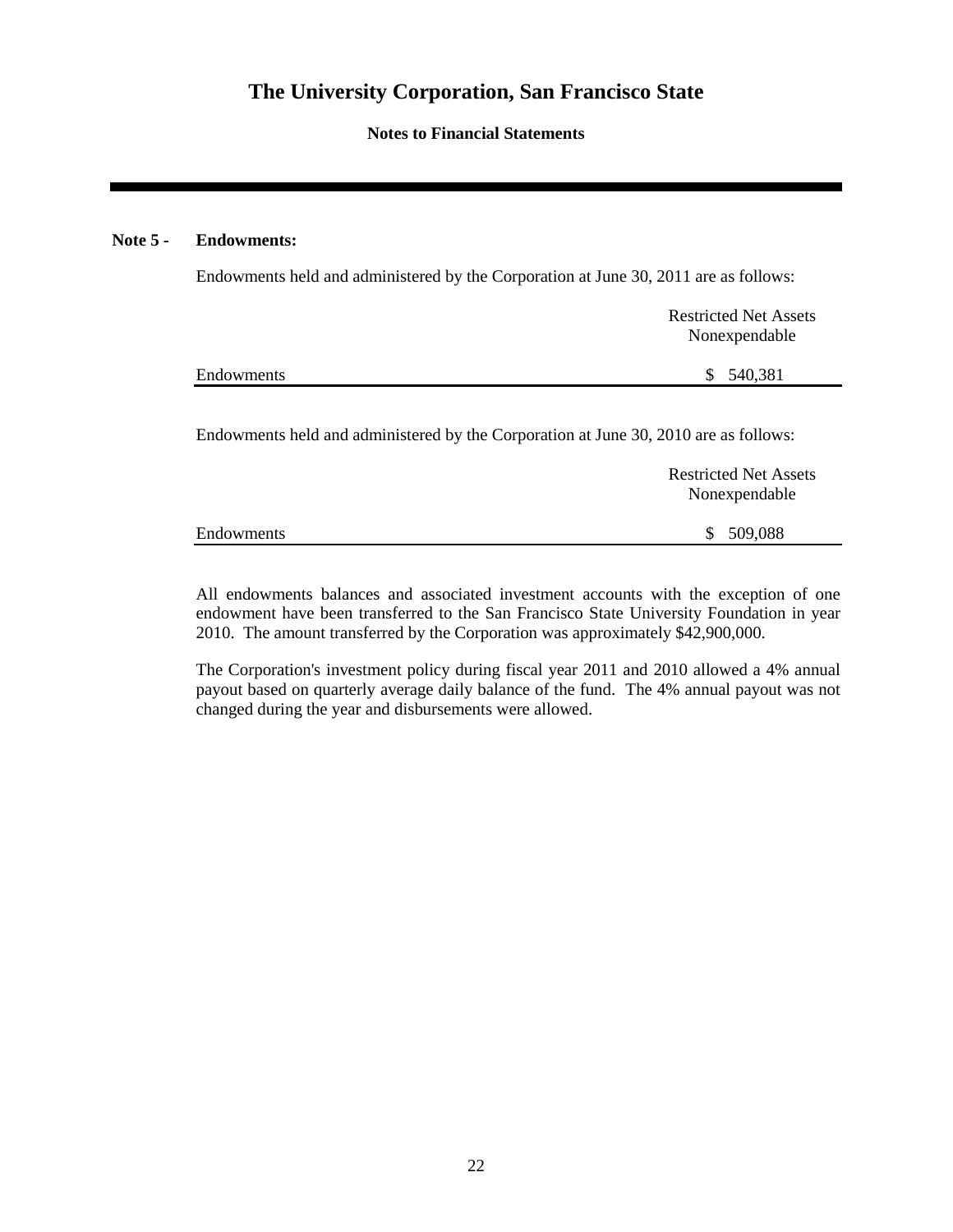**Notes to Financial Statements** 

### **Note 6 - Capital Assets:**

The following is a roll forward schedule of capital assets for the year ended June 30, 2011:

|                                | Balance                                          |                 |          | Balance                |
|--------------------------------|--------------------------------------------------|-----------------|----------|------------------------|
|                                | June 30, 2010 Additions Reductions June 30, 2011 |                 |          |                        |
| Capital Assets:                |                                                  |                 |          |                        |
| Leasehold improvements         | \$2,470,512                                      |                 | S.       | 2,470,512              |
| Equipment                      | 2,630,472                                        | 29,568 \$<br>-S | (9,163)  | 2,650,877              |
| Total capital assets           | 5,100,984                                        | 26,868          | (4.663)  | 5,121,389              |
| Less Accumulated Depreciation: |                                                  |                 |          |                        |
| Leasehold improvements         | 694,879                                          | 119,708         |          | 814,587                |
| Equipment                      | 1,663,687                                        | 137,151         | (6, 463) | 1,794,375              |
| Total accumulated depreciation | 2,358,566                                        | 256,859         | (6.463)  | 2,608,962              |
| Net capital assets             | \$2,742,418                                      | $$(227,291)$ \$ |          | $(2,700)$ \$ 2,512,427 |

Total depreciation expense for the year ended June 30, 2011 was \$256,859.

The following is a roll forward schedule for capital assets for the year ended June 30, 2010:

|                                | Balance     |                 |        | Balance                                          |
|--------------------------------|-------------|-----------------|--------|--------------------------------------------------|
|                                |             |                 |        | June 30, 2009 Additions Reductions June 30, 2010 |
| Capital Assets:                |             |                 |        |                                                  |
| Leasehold improvements         | \$2,470,512 |                 |        | 2,470,512<br>S.                                  |
| Equipment                      | 2,524,706   | $$147,901$ \$   | 42,136 | 2,630,472                                        |
| Total capital assets           | 4,995,219   | 147,901         | 42,136 | 5,100,984                                        |
| Less Accumulated Depreciation: |             |                 |        |                                                  |
| Leasehold improvements         | 570,590     | 124,288         |        | 694,879                                          |
| Equipment                      | 1,542,895   | 161,310         | 40,518 | 1,663,687                                        |
| Total accumulated depreciation | 2,113,486   | 285,598         | 40.518 | 2,358,566                                        |
| Net capital assets             | \$2,881,733 | $$(137,697)$ \$ |        | 1,618 \$ 2,742,418                               |

Total depreciation expense for the years ended June 30, 2010 was \$285,598.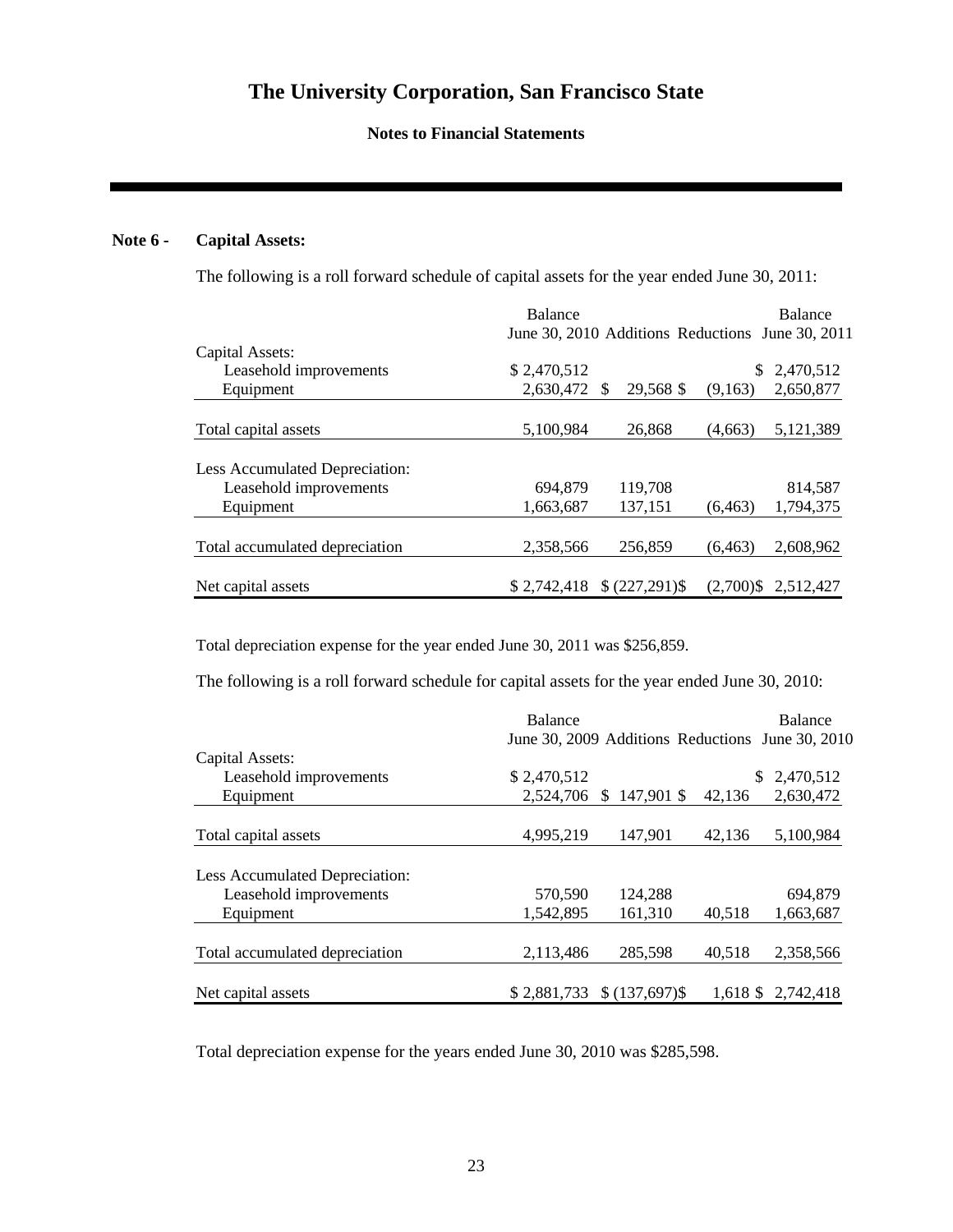### **Notes to Financial Statements**

#### **Note 7- Related Parties:**

During the years ended June 30, 2011 and 2010, the Corporation paid \$4,877,572 and \$3,786,865, respectively to the University and its affiliates for salary reimbursement, tuition and fees, facilities, and other administrative costs. The Corporation paid \$1,679,678 to the San Francisco State Foundation and transferred \$560,000 in 2011 and \$42,921,552 in 2010 of endowments along with the ownership of investment accounts. During the years ended June 30, 2011 and 2010, the Corporation received \$2,848,542 and \$1,791,392, respectively, from the University and its affiliate for reimbursements related to grants and contracts, campus programs, and operating facilities used by University students.

At June 30, 2011, the Corporation recorded receivables from the University totaling \$56,470 and payables to the University and its affiliate totaling \$594,197.

At June 30, 2010, the Corporation's recorded receivables from the University and its affiliate of \$239,458 and payables to the University and its affiliate totaling \$2,355,477.

During 2011, the Corporation invested \$1,200,000 in alternative investments held by the San Francisco State Foundation. The fair value of the receivable for these investments at June 30, 2011 is \$1,224,459.

#### **Note 8 - Administration Fees:**

The Corporation charges an administrative fee of 5% on gifts and 10% on program revenue to campus programs. Grants and contracts are charged an administrative fee based on the rate provided by the granting agency. Scholarship funds are not charged an administrative fee by the Corporation. Administrative fees of \$334,408 and \$455,760 were charged by the Corporation during the years ended June 30, 2011 and 2010, respectively.

#### **Note 9 - Risk Financing Activities:**

The Corporation is exposed to various risks of loss related to torts: theft of, damage to, and destruction of assets; errors and omissions; and natural disasters for which the Corporation carries commercial insurance. The Corporation has not had any significant reduction in insurance coverage, and there have been no claims in excess of coverage, in any of the past three years.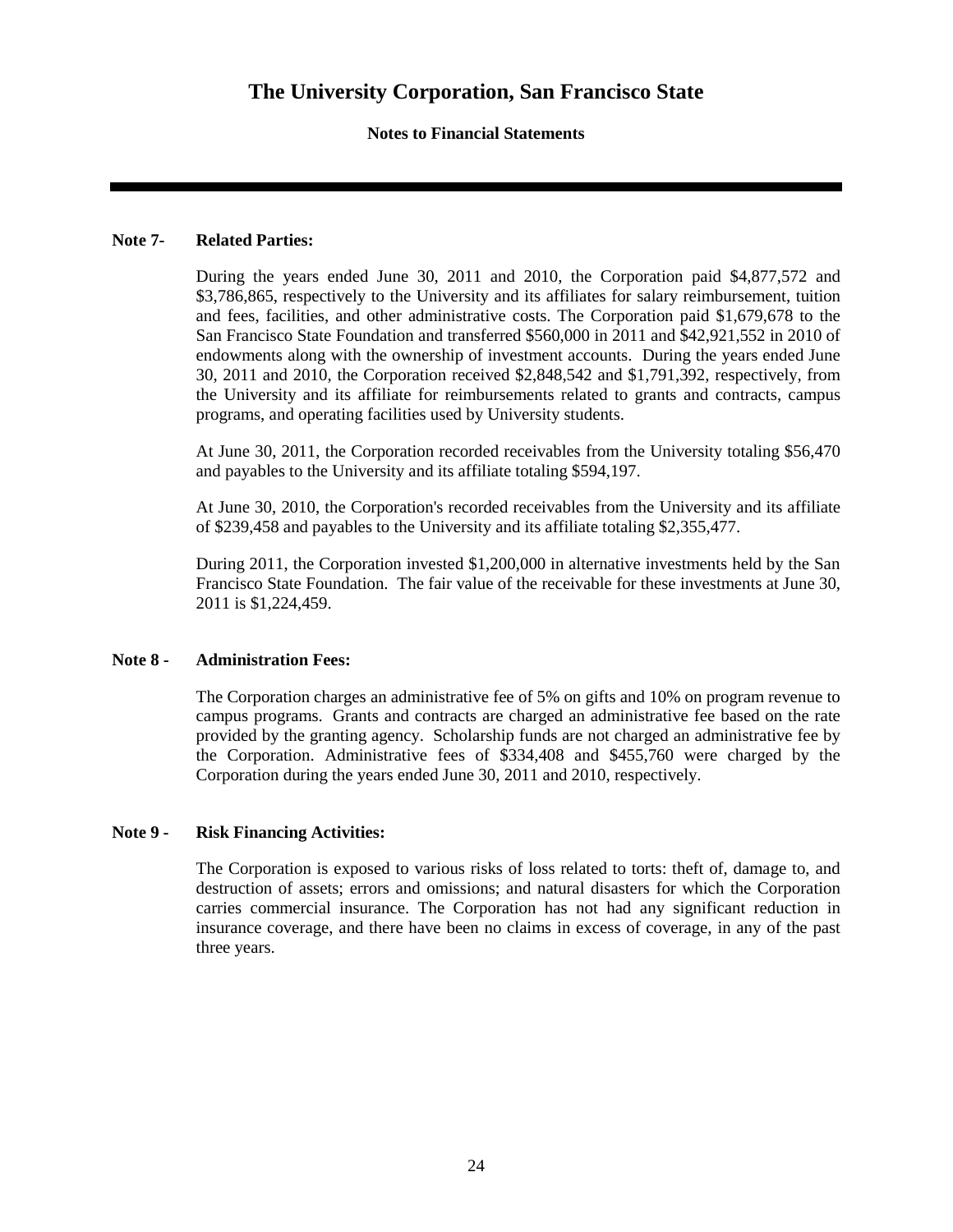**Notes to Financial Statements** 

### **Note 10 - Litigation:**

From time to time, the Corporation is subject to various claims and legal proceedings covering a range of matters that arise in the ordinary course of its business activities. In the opinion of management, although the outcome of any legal proceedings cannot be predicted with certainty, the ultimate liability of the Corporation in connection with its legal proceedings is not expected to have a material adverse effect on the Corporation's financial position and activities.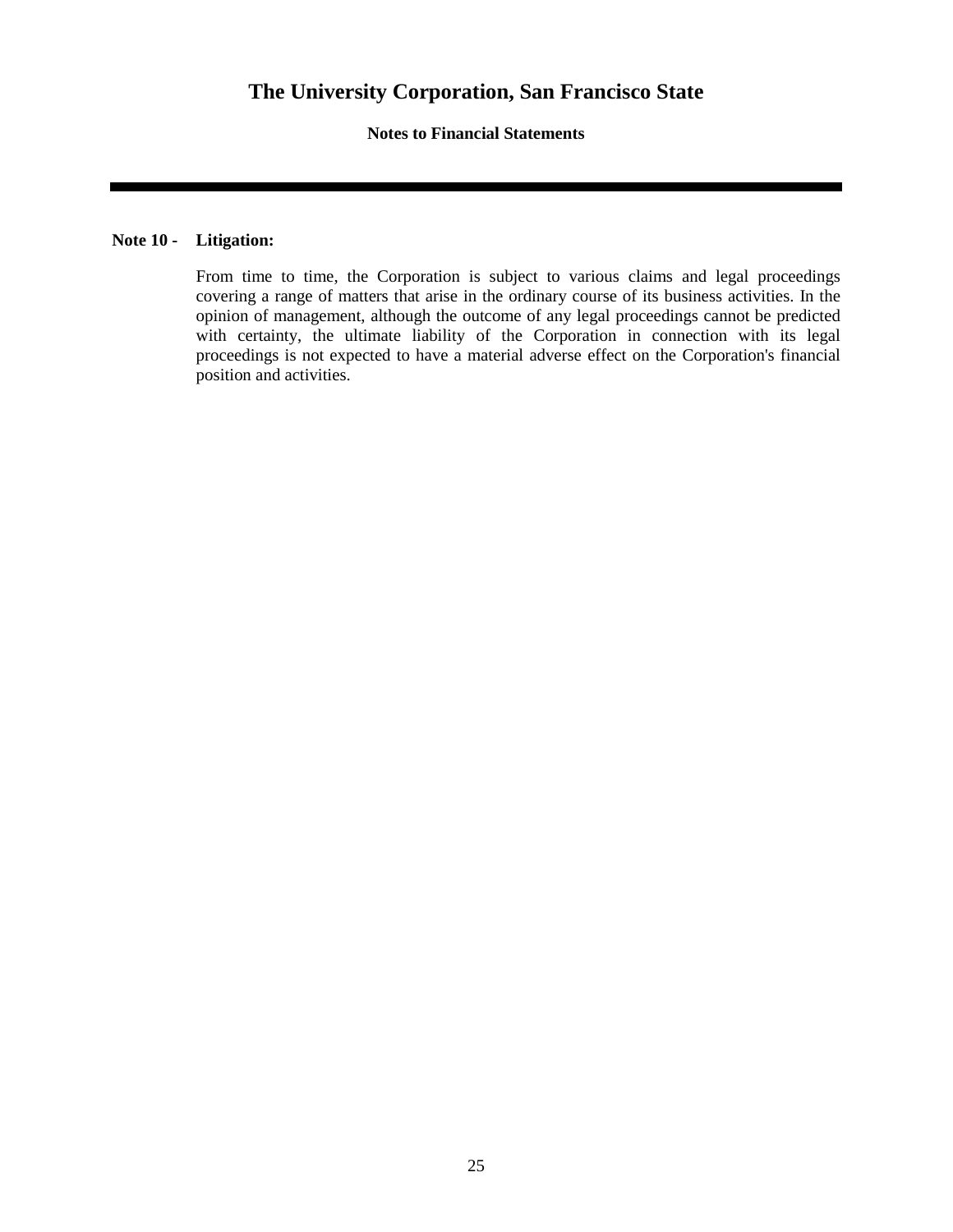Schedule of Net Assets

June 30, 2011

#### (for inclusion in the California State University)

Assets:

| Current assets:                                                                                 |                        |
|-------------------------------------------------------------------------------------------------|------------------------|
| Cash and cash equivalents                                                                       | \$<br>870,399          |
| Short-term investments<br>Accounts receivable, net                                              | 2,485,882<br>641,054   |
| Leases receivable, current portion                                                              |                        |
| Notes receivable, current portion                                                               |                        |
| Pledges receivable, net                                                                         | 823,541                |
| Prepaid expenses and other assets                                                               |                        |
| Total current assets                                                                            | 4,820,876              |
| Noncurrent assets:                                                                              |                        |
| Restricted cash and cash equivalents                                                            |                        |
| Accounts receivable, net<br>Leases receivable, net of current portion                           |                        |
| Notes receivable, net of current portion                                                        |                        |
| Student loans receivable, net                                                                   |                        |
| Pledges receivable, net                                                                         | 436,529                |
| <b>Endowment</b> investments                                                                    | 540,381                |
| Other long-term investments<br>Capital assets, net                                              | 8,002,623<br>2,512,427 |
| Other assets                                                                                    |                        |
| Total noncurrent assets                                                                         | 11,491,960             |
| Total assets                                                                                    | 16,312,836             |
| Liabilities:                                                                                    |                        |
| Current liabilities:                                                                            |                        |
| Accounts payable                                                                                | 435,415                |
| Accrued salaries and benefits payable                                                           | 115,379                |
| Accrued compensated absences- current portion                                                   | 67,252                 |
| Deferred revenue                                                                                |                        |
| Capitalized lease obligations - current portion<br>Long-term debt obligations - current portion |                        |
| Self-insurance claims liability - current portion                                               |                        |
| Depository accounts                                                                             |                        |
| Other liabilities                                                                               | 343,138                |
| Total current liabilities                                                                       | 961,184                |
| Noncurrent liabilities:                                                                         |                        |
| Accrued compensated absences, net of current portion<br>Deferred revenue                        |                        |
| Grants refundable                                                                               |                        |
| Capitalized lease obligations, net of current portion                                           |                        |
| Long-term debt obligations, net of current portion                                              |                        |
| Self-insurance claims liabilities, net of current portion                                       |                        |
| Depository accounts<br>Other postemployment benefits obligation                                 |                        |
| Other liabilities                                                                               |                        |
| Total noncurrent liabilities                                                                    |                        |
| Total liabilities                                                                               | 961,184                |
| Net assets:                                                                                     |                        |
| Invested in capital assets, net of related debt                                                 | 2,512,427              |
| Restricted for:                                                                                 |                        |
| Nonexpendable - endowments                                                                      | 540,381                |
| Expendable:<br>Scholarships and fellowships                                                     | 7,337,255              |
| Research                                                                                        |                        |
| Loans                                                                                           |                        |
| Capital projects                                                                                |                        |
| Debt service                                                                                    |                        |
| Other<br>Unrestricted                                                                           | 4,961,589              |
| Total net assets                                                                                | \$<br>15,351,652       |
|                                                                                                 |                        |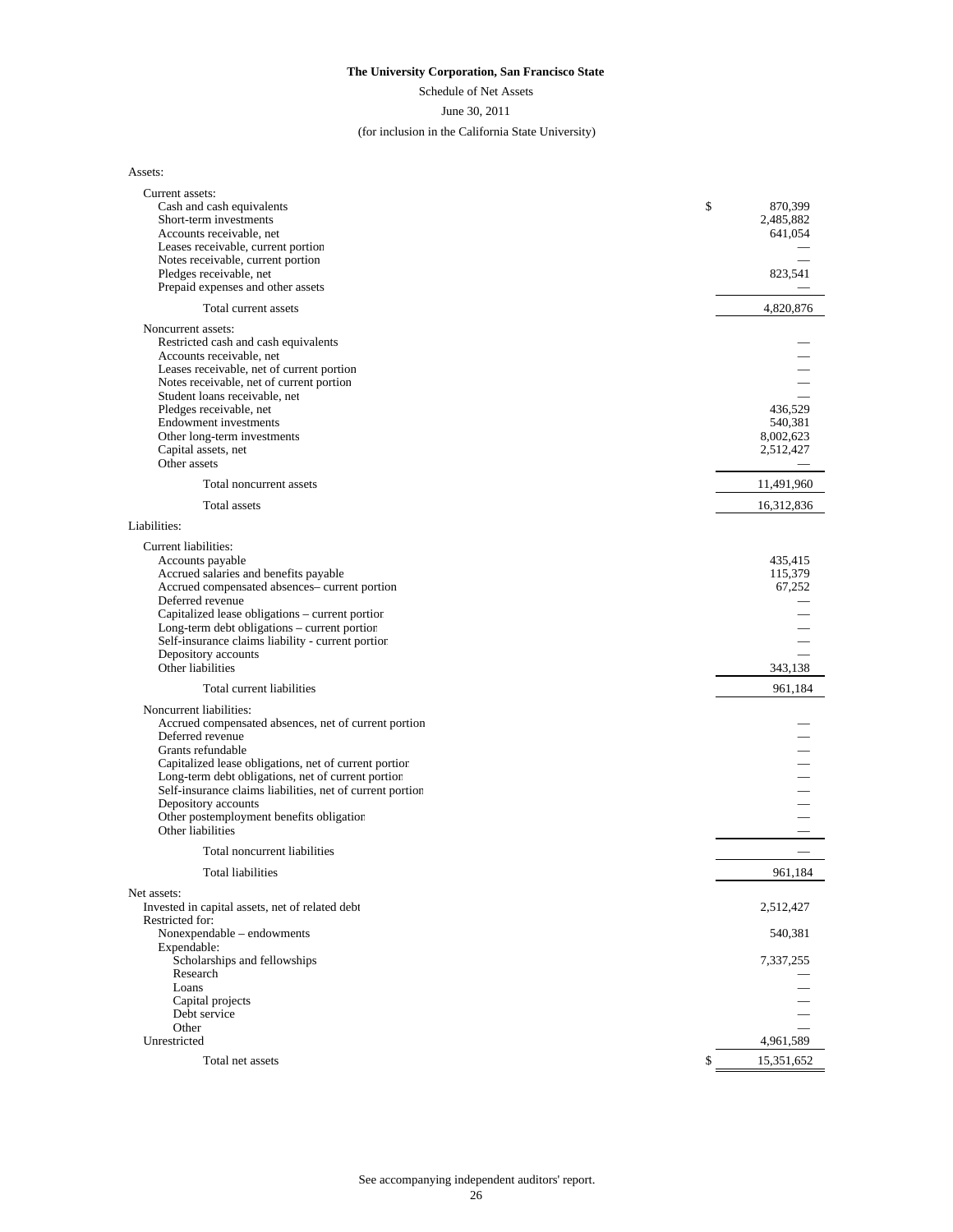#### Schedule of Revenues, Expenses, and Changes in Net Assets

Year Ended June 30, 2011

(for inclusion in the California State University)

| Revenues: |
|-----------|
|-----------|

| Operating revenues:                                                |    |             |
|--------------------------------------------------------------------|----|-------------|
|                                                                    | \$ |             |
| Grants and contracts, noncapital:                                  |    |             |
| Federal                                                            |    |             |
| <b>State</b>                                                       |    | 132,557     |
| Local                                                              |    | 7,082       |
| Nongovernmental                                                    |    | 874,094     |
| Sales and services of educational activities                       |    |             |
| Sales and services of auxiliary enterprises (net of scholarship    |    |             |
| allowances of \$                                                   |    | 4,533,097   |
| Other operating revenues                                           |    | 452,574     |
| Total operating revenues                                           |    | 5,999,404   |
| Expenses:                                                          |    |             |
| Operating expenses:                                                |    |             |
| Instruction                                                        |    | 219,378     |
| Research                                                           |    | 631,214     |
| Public service                                                     |    | 2,844,759   |
| Academic support                                                   |    | 2,242,709   |
| Student services                                                   |    | 93,540      |
| Institutional support                                              |    | 980,172     |
| Operation and maintenance of plant                                 |    |             |
| Student grants and scholarships                                    |    | 758,945     |
| Auxiliary enterprise expenses                                      |    | 1,174,575   |
| Depreciation and amortization                                      |    | 256,859     |
| Total operating expenses                                           |    | 9,202,151   |
| Operating income (loss)                                            |    | (3,202,747) |
| Nonoperating revenues (expenses):                                  |    |             |
| State appropriations, noncapital                                   |    |             |
| Federal financial aid grants, noncapital                           |    |             |
| State financial aid grants, noncapital                             |    |             |
| Local financial aid grants, noncapital                             |    |             |
| Nongovernmental and other financial aid grants, noncapital         |    |             |
|                                                                    |    |             |
| Other federal nonoperating grants, noncapital                      |    |             |
| Gifts, noncapital                                                  |    | 1,086,966   |
| Investment income (loss), net                                      |    |             |
| Endowment income (loss), net                                       |    |             |
| <b>Interest Expenses</b><br>Other nonoperating revenues (expenses) |    | 3,207,481   |
| Net nonoperating revenues (expenses)                               |    | 4,294,447   |
| Income (loss) before other additions                               |    | 1,091,700   |
| State appropriations, capital                                      |    |             |
| Grants and gifts, capital                                          |    |             |
| Additions (reductions) to permanent endowments                     |    |             |
|                                                                    |    |             |
| Increase (decrease) in net assets                                  |    | 1,091,700   |
| Net assets:                                                        |    |             |
| Net assets at beginning of year, as previously reported            |    | 14,259,952  |
| Restatements<br>Net assets at beginning of year, as restated       |    | 14,259,952  |
|                                                                    |    |             |
| Net assets at end of year                                          | S  | 15,351,652  |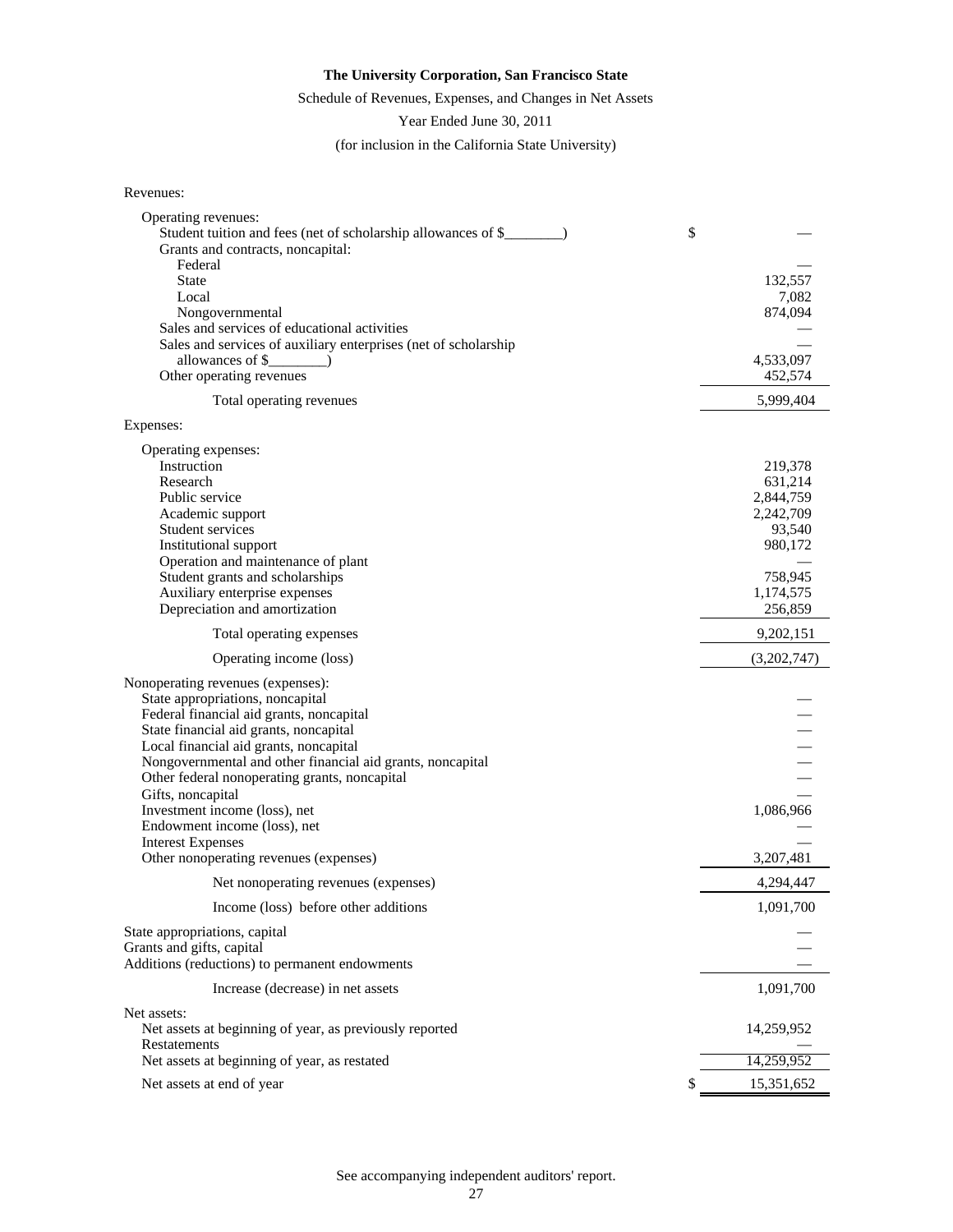June 30, 2011

#### (for inclusion in the California State University)

#### **1 Restricted cash and cash equivalents at June 30, 2011:**

| Portion of restricted cash and cash equivalents related to endowments |  |  |
|-----------------------------------------------------------------------|--|--|
| All other restricted cash and cash equivalent                         |  |  |
| Total restricted cash and cash equivalents                            |  |  |

#### **2.1 Composition of investments at June 30, 2011:**

|                                                          | <b>Current Unrestricted</b> | <b>Current Restricted</b> | <b>Total Current</b>     | Noncurrent<br>Unrestricted | Noncurrent<br><b>Restricted</b> | <b>Total Noncurrent</b> | <b>Total</b> |
|----------------------------------------------------------|-----------------------------|---------------------------|--------------------------|----------------------------|---------------------------------|-------------------------|--------------|
| State of California Surplus Money Investment Fund (SMIF) | $\sim$                      |                           | $\sim$                   |                            |                                 |                         | $\sim$       |
| State of California Local Agency Investment Fund (LAIF)  | 807,274                     |                           | 807,274                  |                            |                                 |                         | 807,274      |
| Wachovia Short Term Fund                                 |                             |                           | $\overline{\phantom{a}}$ |                            |                                 |                         |              |
| Wachovia Medium Term Fund                                |                             |                           |                          |                            |                                 |                         |              |
| Wachovia Equity Fund                                     |                             |                           |                          |                            |                                 |                         |              |
| <b>US Bank SWIFT pool</b>                                |                             |                           |                          |                            |                                 |                         |              |
| Common Fund - Short Term Fund                            |                             |                           |                          |                            |                                 |                         |              |
| Common Fund - Others                                     |                             |                           | $\overline{\phantom{a}}$ |                            |                                 |                         |              |
| Debt securities                                          | 98,224                      |                           | 98,224                   | 665,368                    | 1,133,568                       | 1,798,936               | 1,897,160    |
| Equity securities                                        | $\sim$                      |                           | $\sim$                   | $\sim$                     | 2,895,703                       | 2,895,703               | 2,895,703    |
| Fixed income securities (Treasury notes, GNMA's)         | 50,441                      |                           | 50,441                   |                            | 2,623,906                       | 2,623,907               | 2,674,348    |
| Land and other real estate                               |                             |                           | $\overline{\phantom{a}}$ |                            |                                 |                         |              |
| Certificates of deposit                                  |                             |                           | $\overline{\phantom{a}}$ |                            |                                 |                         |              |
| Notes receivable                                         |                             |                           |                          |                            |                                 |                         |              |
| Mutual funds                                             |                             |                           |                          |                            |                                 |                         |              |
| Money Market funds                                       | 1,529,943                   |                           | 1,529,943                |                            |                                 |                         | 1,529,943    |
| Collateralized mortgage obligations:                     |                             |                           |                          |                            |                                 |                         |              |
| Inverse floaters                                         |                             |                           |                          |                            |                                 |                         |              |
| Interest-only strips                                     |                             |                           |                          |                            |                                 |                         |              |
| Agency pass-through                                      |                             |                           |                          |                            |                                 |                         |              |
| Private pass-through                                     |                             |                           |                          | ٠.                         |                                 |                         |              |
| Other major investments:                                 |                             |                           |                          |                            |                                 |                         |              |
| Alternative Investments                                  |                             |                           |                          |                            | 1,224,458                       | 1,224,458               | 1,224,458    |
| Add description                                          |                             |                           |                          |                            |                                 |                         |              |
| Add description                                          |                             |                           |                          |                            |                                 |                         |              |
| Add description                                          |                             |                           |                          |                            |                                 |                         |              |
| Add description                                          |                             |                           |                          |                            |                                 |                         |              |
| Add description                                          |                             |                           |                          |                            |                                 |                         |              |
| Total investments                                        | 2,485,882                   | <b>1999</b>               | 2,485,882                | 665,369                    | 7,877,635                       | 8,543,004               | 11,028,886   |
| Less endowment investments (enter as negative number)    |                             |                           |                          |                            | (540, 381)                      | (540, 381)              | (540, 381)   |
| Total investments                                        | 2,485,882                   | <b>1999</b>               | 2,485,882                | 665,369                    | 7,337,254                       | 8.002.623               | 10,488,505   |

|     | Investments held by the University under contractual agreements at June 30, 2011 |                          |  |  |  |
|-----|----------------------------------------------------------------------------------|--------------------------|--|--|--|
|     | Portion of investments in note 2.1 held by the University under contractu        |                          |  |  |  |
|     | agreements at June 30, 2011 :                                                    |                          |  |  |  |
| 2.3 | Restricted current investments at June 30, 2011 related to:                      | Amount                   |  |  |  |
|     | Add description                                                                  | $\overline{\phantom{a}}$ |  |  |  |
|     | Add description                                                                  | $\overline{\phantom{a}}$ |  |  |  |
|     | A did december 2000                                                              |                          |  |  |  |

|     | Add description                                                |                 |
|-----|----------------------------------------------------------------|-----------------|
|     | Add description                                                |                 |
|     | Add description                                                |                 |
|     | Add description                                                |                 |
|     | Add description                                                |                 |
|     | Add description                                                |                 |
|     | Add description                                                |                 |
|     | Add description                                                |                 |
|     | Total restricted current investments at June 30, 2011          |                 |
| 2.4 | Restricted noncurrent investments at June 30, 2011 related to: | Amount          |
|     | Endowment investmen                                            | \$<br>540.381   |
|     | Scholarships and fellowship:                                   | 7,337,254       |
|     | Add description                                                |                 |
|     | Add description                                                |                 |
|     | Add description                                                |                 |
|     | Add description                                                |                 |
|     | Add description                                                |                 |
|     | Add description                                                |                 |
|     | Add description                                                |                 |
|     | Add description                                                |                 |
|     | Total restricted noncurrent investments at June 30, 2011       | \$<br>7.877.635 |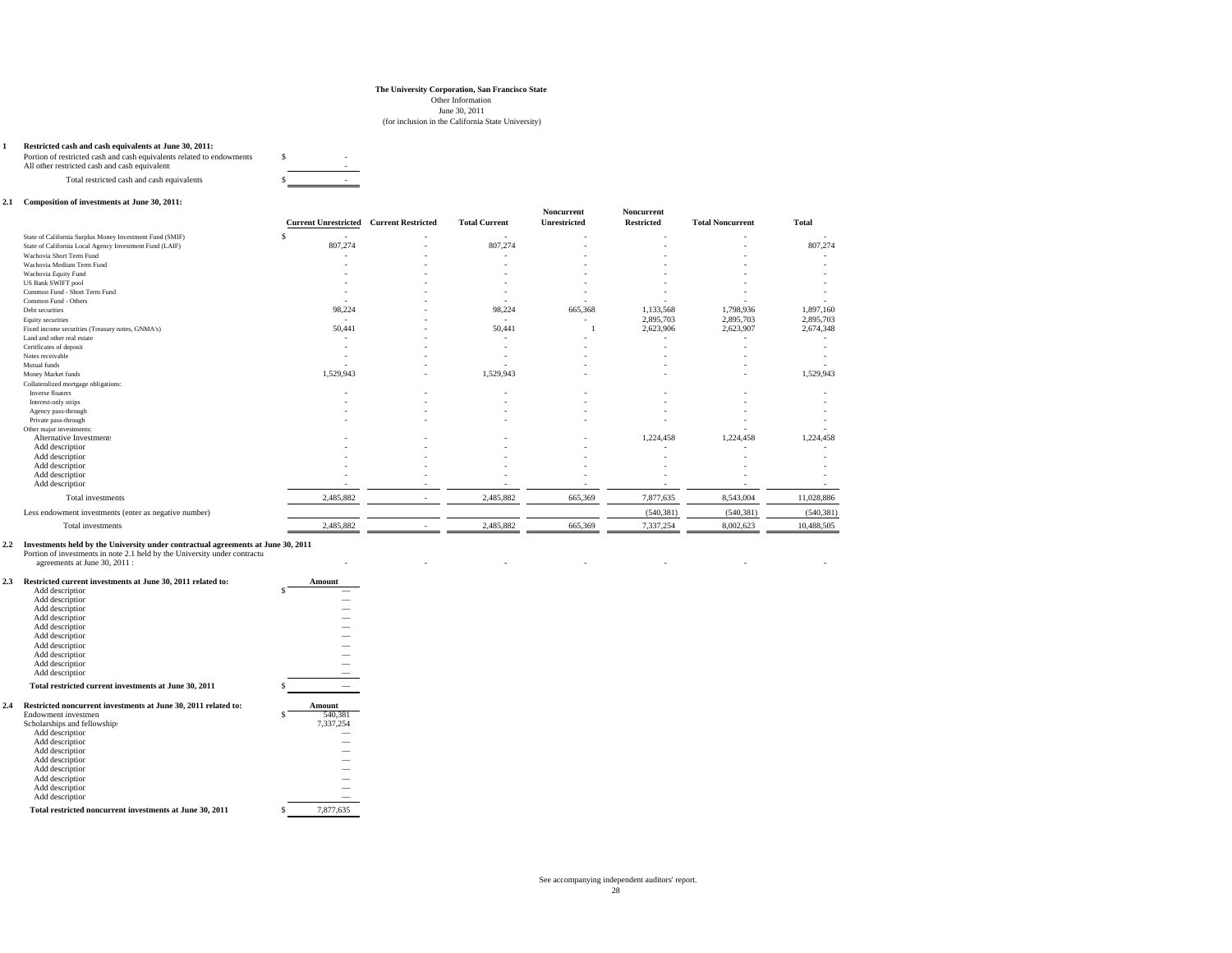June 30, 2011

#### (for inclusion in the California State University)

#### **3.1 Composition of capital assets at June 30, 2011:**

|                                                                              |               | <b>Balance</b><br>June 30, 2010 | Prior period<br><b>Adjustments</b> | <b>Reclassifications</b> | <b>Balance</b><br>June 30, 2010<br>(restated) | <b>Additions</b> | <b>Reductions</b> | <b>Transfers of</b><br>Completed<br><b>CWIP</b> | <b>Balance</b><br>June 30, 2011 |
|------------------------------------------------------------------------------|---------------|---------------------------------|------------------------------------|--------------------------|-----------------------------------------------|------------------|-------------------|-------------------------------------------------|---------------------------------|
| Nondepreciable/nonamortizable capital assets:                                |               |                                 |                                    |                          |                                               |                  |                   |                                                 |                                 |
| Land and land improvement                                                    | <sup>\$</sup> |                                 |                                    |                          |                                               |                  |                   |                                                 |                                 |
| Works of art and historical treasures<br>Construction work in progress (CWIP |               |                                 |                                    |                          |                                               |                  |                   |                                                 |                                 |
| Intangible assets:                                                           |               |                                 |                                    |                          |                                               |                  |                   |                                                 |                                 |
| Rights and easements                                                         |               |                                 |                                    |                          |                                               |                  |                   |                                                 |                                 |
| Patents, copyrights and trademark:                                           |               |                                 |                                    |                          |                                               |                  |                   |                                                 |                                 |
| Internally generated intangible assets in progres<br>Licenses and permits    |               |                                 |                                    |                          |                                               |                  |                   |                                                 |                                 |
| Other intangible assets:                                                     |               |                                 |                                    |                          |                                               |                  |                   |                                                 |                                 |
|                                                                              |               |                                 |                                    |                          |                                               |                  |                   |                                                 |                                 |
|                                                                              |               |                                 |                                    |                          |                                               |                  |                   |                                                 |                                 |
|                                                                              |               |                                 |                                    |                          |                                               |                  |                   |                                                 |                                 |
|                                                                              |               |                                 |                                    |                          |                                               |                  |                   |                                                 |                                 |
| Total intangible assets                                                      |               |                                 |                                    |                          |                                               |                  |                   |                                                 |                                 |
| Total nondepreciable/nonamortizable capital assets                           |               |                                 |                                    |                          |                                               |                  |                   |                                                 |                                 |
| Depreciable/amortizable capital assets:                                      |               |                                 |                                    |                          |                                               |                  |                   |                                                 |                                 |
| Buildings and building improvement                                           |               |                                 |                                    |                          |                                               |                  |                   |                                                 |                                 |
| Improvements, other than building<br>Infrastructure                          |               |                                 |                                    |                          |                                               |                  |                   |                                                 |                                 |
| Leasehold improvement                                                        |               | 2,470,512                       |                                    |                          | 2,470,512                                     |                  |                   |                                                 | 2,470,512                       |
| Personal property:                                                           |               |                                 |                                    |                          |                                               |                  |                   |                                                 |                                 |
| Equipment<br>Library books and materials                                     |               | 2,630,472                       |                                    |                          | 2,630,472                                     | 29,568<br>÷.     | (9,163)           |                                                 | 2,650,877                       |
| Intangible assets:                                                           |               |                                 |                                    |                          |                                               |                  |                   |                                                 |                                 |
| Software and websites                                                        |               |                                 |                                    |                          |                                               |                  |                   |                                                 |                                 |
| Rights and easements                                                         |               |                                 |                                    |                          |                                               |                  |                   |                                                 |                                 |
| Patents, copyright and trademarks<br>Licenses and permits                    |               |                                 |                                    |                          |                                               |                  |                   |                                                 |                                 |
| Other intangible assets:                                                     |               |                                 |                                    |                          |                                               |                  |                   |                                                 |                                 |
|                                                                              |               |                                 |                                    |                          |                                               |                  |                   |                                                 |                                 |
|                                                                              |               |                                 |                                    |                          |                                               |                  |                   |                                                 |                                 |
|                                                                              |               |                                 |                                    |                          |                                               |                  |                   |                                                 |                                 |
|                                                                              |               |                                 |                                    |                          |                                               |                  |                   |                                                 |                                 |
| Total intangible assets                                                      |               |                                 |                                    |                          |                                               |                  |                   |                                                 |                                 |
| Total depreciable/amortizable capital assets                                 |               | 5,100,984                       |                                    |                          | 5,100,984                                     | 29,568           | (9,163)           |                                                 | 5,121,389                       |
| Total capital assets                                                         |               | 5,100,984                       |                                    | $\sim$                   | 5,100,984                                     | 29,568           | (9, 163)          | $\sim$                                          | 5,121,389                       |
| Less accumulated depreciation/amortization:                                  |               |                                 |                                    |                          |                                               |                  |                   |                                                 |                                 |
| Buildings and building improvement                                           |               |                                 |                                    |                          |                                               |                  |                   |                                                 |                                 |
| Improvements, other than building<br>Infrastructure                          |               |                                 |                                    |                          |                                               |                  |                   |                                                 |                                 |
| Leasehold improvement                                                        |               | (694, 879)                      |                                    |                          | (694, 879)                                    | (119,708)        |                   |                                                 | (814, 587)                      |
| Personal property:                                                           |               |                                 |                                    |                          |                                               |                  |                   |                                                 |                                 |
| Equipment                                                                    |               | (1,663,687)                     |                                    |                          | (1,663,687)                                   | (137, 151)       | 6,463             |                                                 | (1,794,375)                     |
| Library books and materials<br>Intangible assets:                            |               |                                 |                                    |                          |                                               | ٠.               |                   |                                                 |                                 |
| Software and websites                                                        |               |                                 |                                    |                          |                                               |                  |                   |                                                 |                                 |
| Rights and easements                                                         |               |                                 |                                    |                          |                                               |                  |                   |                                                 |                                 |
| Patents, copyright and trademarks<br>Licenses and permits                    |               |                                 |                                    |                          |                                               |                  |                   |                                                 |                                 |
| Other intangible assets:                                                     |               |                                 |                                    |                          |                                               |                  |                   |                                                 |                                 |
|                                                                              |               |                                 |                                    |                          |                                               |                  |                   |                                                 |                                 |
|                                                                              |               |                                 |                                    |                          |                                               |                  |                   |                                                 |                                 |
|                                                                              |               |                                 |                                    |                          |                                               |                  |                   |                                                 |                                 |
|                                                                              |               |                                 |                                    |                          |                                               |                  |                   |                                                 |                                 |
| Total intangible assets                                                      |               |                                 |                                    |                          |                                               |                  |                   |                                                 |                                 |
| Total accumulated depreciation/amortization                                  |               | (2,358,566)                     |                                    |                          | (2,358,566)                                   | (256, 859)       | 6,463             |                                                 | (2,608,962)                     |
| Total capital assets, net                                                    | \$.           | 2,742,418                       |                                    |                          | 2,742,418                                     | (227, 291)       | (2,700)           |                                                 | 2,512,427                       |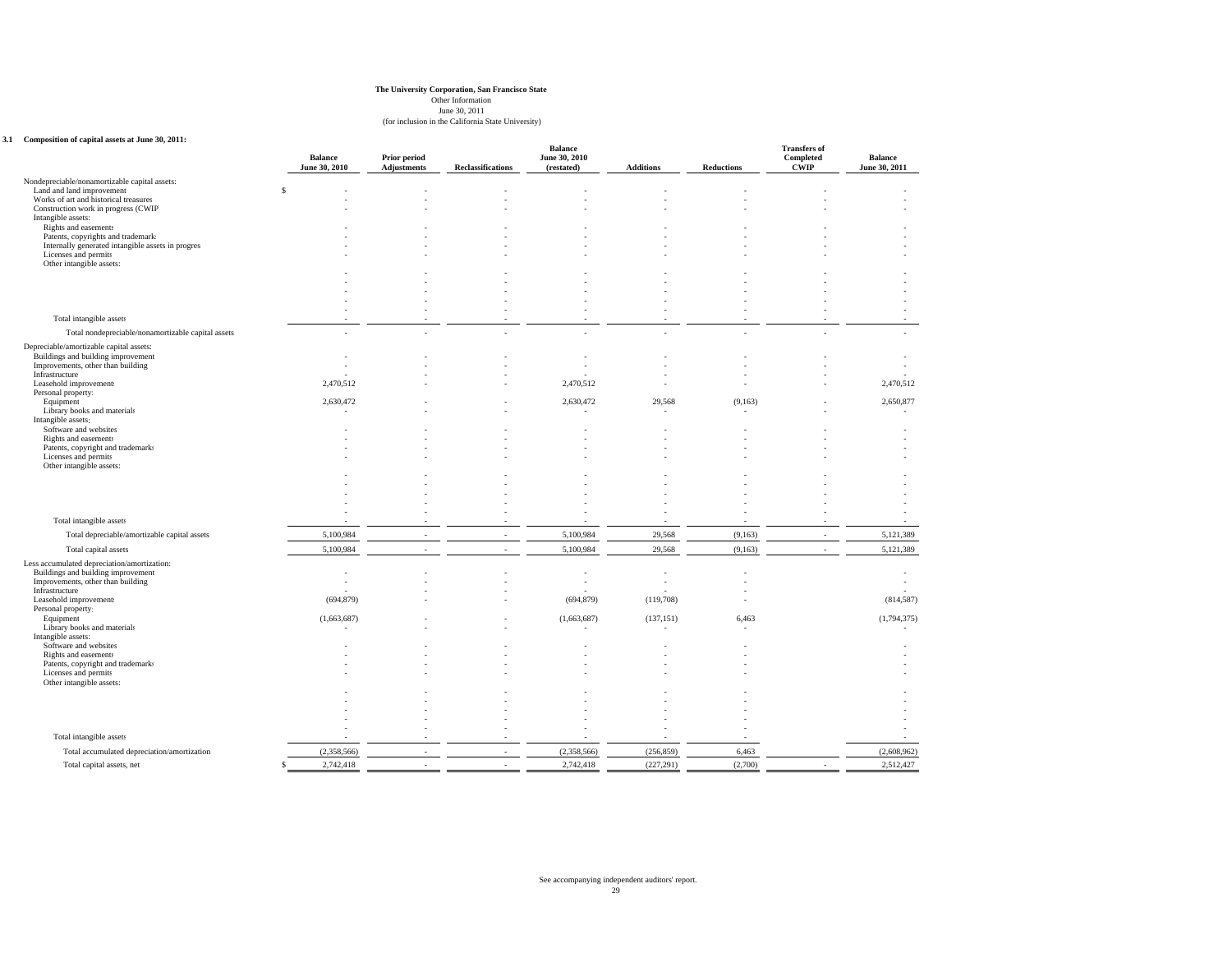June 30, 2011

#### (for inclusion in the California State University)

#### **3.2 Detail of depreciation and amortization expense for the year ended June 30, 2011:**

| Depreciation and amortization expense related to capital assets<br>Amortization expense related to other asset | 256,859 |  |
|----------------------------------------------------------------------------------------------------------------|---------|--|
| Total depreciation and amortization                                                                            | 256.859 |  |

#### **4 Long-term liabilities activity schedule:**

|                                                                                   | <b>Balance</b><br>June 30, 2010 | Prior period<br>adjustments | <b>Reclassifications</b>                             | <b>Balance</b><br>June 30, 2010<br>(restated) | <b>Additions</b>         | <b>Reductions</b>        | <b>Balance</b><br>June 30, 2011 | Current<br>portion       | Long-term<br>portion |
|-----------------------------------------------------------------------------------|---------------------------------|-----------------------------|------------------------------------------------------|-----------------------------------------------|--------------------------|--------------------------|---------------------------------|--------------------------|----------------------|
| Accrued compensated absences<br>Capitalized lease obligations:                    | 80,807                          |                             | $\overline{\phantom{a}}$                             | 80,807                                        | 51,528                   | (65,083)                 | 67,252                          | 67,252                   |                      |
| Gross balance<br>Unamortized premium / (discount) on capitalized lease obligation | $\overline{\phantom{a}}$        |                             |                                                      | $\overline{\phantom{a}}$                      | $\overline{\phantom{a}}$ | $\overline{\phantom{a}}$ |                                 |                          |                      |
| Total capitalized lease obligations                                               |                                 |                             |                                                      |                                               |                          |                          |                                 |                          |                      |
| Long-term debt obligations:<br>Revenue Bonds                                      |                                 |                             |                                                      |                                               |                          |                          |                                 |                          |                      |
| Other bonds (non-Revenue Bonds                                                    |                                 | -                           | $\overline{\phantom{a}}$                             | $\overline{\phantom{a}}$                      |                          | $\overline{\phantom{a}}$ | -                               |                          |                      |
| Commercial Paper<br>Other:                                                        |                                 |                             | $\overline{\phantom{a}}$                             | -                                             |                          | $\overline{\phantom{a}}$ | -                               |                          |                      |
| Add description                                                                   |                                 | -                           |                                                      | -                                             |                          |                          | -                               | -                        |                      |
| Add description<br>Add description                                                |                                 | _<br>-                      | $\overline{\phantom{a}}$<br>$\overline{\phantom{a}}$ | -<br>$\hspace{0.1mm}-\hspace{0.1mm}$          |                          |                          | -                               | -                        | $\sim$               |
| Add description                                                                   |                                 | -                           | $\overline{\phantom{a}}$                             | $\overline{\phantom{a}}$                      |                          | $\overline{\phantom{a}}$ | -                               |                          |                      |
| Add description                                                                   |                                 |                             |                                                      | -                                             |                          |                          | -                               |                          |                      |
| Add description                                                                   |                                 |                             |                                                      |                                               |                          |                          |                                 | $\overline{\phantom{a}}$ |                      |
| Total long-term debt obligations                                                  |                                 |                             |                                                      |                                               |                          |                          |                                 |                          |                      |
| Unamortized bond premium / (discount)<br>Unamortized loss on refunding            | -                               | -                           |                                                      | -                                             |                          |                          | -                               |                          |                      |
| Total long-term debt obligations, net                                             | -                               | -                           |                                                      |                                               |                          | $\overline{\phantom{a}}$ | -                               |                          |                      |
| Total long-term liabilities                                                       | 80,807                          |                             |                                                      | 80,807                                        | 51,528                   | (65,083)                 | 67,252                          | 67,252                   |                      |

#### **5 Future minimum lease payments - capital lease obligations:**

| <b>Future minimum lease payments - capital lease obligations:</b> |           |                 | Principal and   |
|-------------------------------------------------------------------|-----------|-----------------|-----------------|
|                                                                   | Principal | <b>Interest</b> | <b>Interest</b> |
| Year ending June 30:                                              |           |                 |                 |
| 2012                                                              | ٠         |                 |                 |
| 2013                                                              |           |                 |                 |
| 2014                                                              |           |                 |                 |
| 2015                                                              |           |                 |                 |
| 2016                                                              |           |                 |                 |
| $2017 - 2021$                                                     |           |                 |                 |
| $2022 - 2026$                                                     |           |                 |                 |
| $2027 - 2031$                                                     |           |                 |                 |
| $2032 - 2036$                                                     |           |                 |                 |
| $2037 - 2041$                                                     |           |                 |                 |
| $2042 - 2046$<br>$2047 - 2051$                                    |           |                 |                 |
| $2052 - 2056$                                                     |           |                 |                 |
| $2057 - 2061$                                                     |           |                 |                 |
| Total minimum lease payments                                      |           |                 |                 |
| Less amounts representing interest                                |           |                 |                 |
| Present value of future minimum lease payments                    |           |                 |                 |
| Less: current portion                                             |           |                 |                 |
| Capitalized lease obligation, net of current portion              |           | \$              |                 |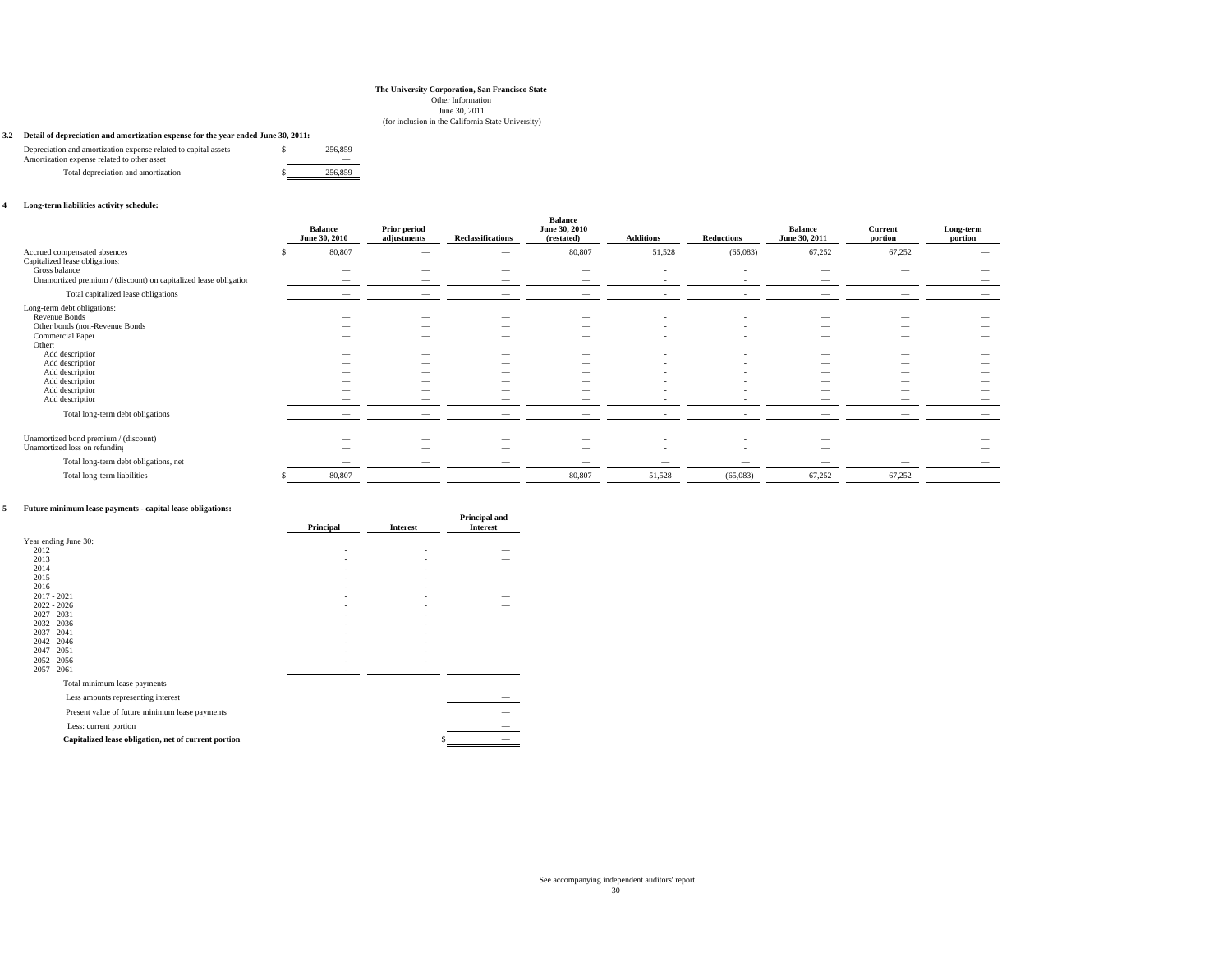June 30, 2011

#### (for inclusion in the California State University)

#### **6 Long-term debt obligation schedule**

| Long-term debt obligation schedule |           |                          |                          |                          | All other long-term      |                          |                          |                          |                          |
|------------------------------------|-----------|--------------------------|--------------------------|--------------------------|--------------------------|--------------------------|--------------------------|--------------------------|--------------------------|
|                                    |           | <b>Revenue Bonds</b>     |                          |                          | debt obligations         |                          |                          | Total                    |                          |
|                                    |           |                          | Principal and            |                          |                          | Principal and            |                          |                          | Principal and            |
|                                    | Principal | <b>Interest</b>          | <b>Interest</b>          | Principal                | <b>Interest</b>          | <b>Interest</b>          | Principal                | <b>Interest</b>          | <b>Interest</b>          |
| Year ending June 30:               |           |                          |                          |                          |                          |                          |                          |                          |                          |
| 2012<br>\$                         | $\sim$    | $\sim$                   | $\sim$                   | $\sim$                   | $\overline{\phantom{a}}$ | $\sim$                   | $\sim$                   | $\overline{\phantom{a}}$ | $\overline{\phantom{a}}$ |
| 2013                               | $\sim$    | $\overline{\phantom{a}}$ | $\sim$                   | $\sim$                   | $\overline{\phantom{a}}$ | $\sim$                   | $\overline{\phantom{a}}$ | $\overline{\phantom{a}}$ | $\overline{\phantom{a}}$ |
| 2014                               | $\sim$    | $\overline{\phantom{a}}$ | $\sim$                   | $\sim$                   | $\overline{a}$           | $\sim$                   | $\sim$                   | $\overline{\phantom{a}}$ | $\overline{\phantom{a}}$ |
| 2015                               | $\sim$    | $\sim$                   | $\overline{\phantom{a}}$ | $\sim$                   | $\sim$                   | $\overline{\phantom{a}}$ | $\sim$                   | $\overline{\phantom{a}}$ | $\overline{\phantom{a}}$ |
| 2016                               | $\sim$    | $\overline{\phantom{a}}$ | $\sim$                   | $\sim$                   | $\sim$                   | $\sim$                   | $\sim$                   | $\overline{\phantom{a}}$ | $\overline{\phantom{a}}$ |
| $2017 - 2021$                      | $\sim$    | $\overline{\phantom{a}}$ | $\sim$                   | $\overline{\phantom{a}}$ | $\overline{\phantom{a}}$ | $\sim$                   | $\overline{\phantom{a}}$ | $\overline{\phantom{a}}$ | $\overline{\phantom{a}}$ |
| $2022 - 2026$                      | $\sim$    | $\sim$                   | $\sim$                   | $\sim$                   | $\sim$                   | $\sim$                   | $\overline{\phantom{a}}$ | $\overline{\phantom{a}}$ | $\overline{\phantom{a}}$ |
| $2027 - 2031$                      | $\sim$    | $\overline{\phantom{a}}$ | $\sim$                   | $\sim$                   | $\sim$                   | $\sim$                   | $\sim$                   | $\overline{\phantom{a}}$ | $\overline{\phantom{a}}$ |
| $2032 - 2036$                      | $\sim$    | $\sim$                   | $\overline{\phantom{a}}$ | $\sim$                   | $\overline{a}$           | $\sim$                   | $\sim$                   | $\overline{\phantom{a}}$ | $\overline{\phantom{a}}$ |
| $2037 - 2041$                      | $\sim$    | $\sim$                   | $\overline{\phantom{a}}$ | $\sim$                   | $\overline{\phantom{a}}$ | $\sim$                   | $\sim$                   | $\overline{\phantom{a}}$ | $\overline{\phantom{a}}$ |
| $2042 - 2046$                      | $\sim$    | $\sim$                   | $\sim$                   | $\sim$                   | $\sim$                   | $\sim$                   | $\sim$                   | $\overline{\phantom{a}}$ | $\sim$                   |
| $2047 - 2051$                      | $\sim$    | $\overline{\phantom{a}}$ | $\sim$                   | $\overline{\phantom{a}}$ | $\overline{\phantom{a}}$ | $\sim$                   | $\overline{\phantom{a}}$ | $\overline{\phantom{a}}$ | $\overline{\phantom{a}}$ |
| $2052 - 2056$                      | $\sim$    | $\overline{\phantom{a}}$ | $\sim$                   | $\sim$                   | $\overline{a}$           | $\sim$                   | $\sim$                   | $\overline{\phantom{a}}$ | $\sim$                   |
| $2057 - 2061$                      |           |                          |                          |                          |                          |                          |                          |                          |                          |
|                                    |           |                          |                          |                          |                          |                          |                          |                          |                          |
| Total                              |           |                          |                          |                          |                          |                          |                          |                          |                          |

#### **7 Calculation of net assets**

|                                                                                            | <b>Auxiliary Organizations</b> |             | <b>Total</b>       |  |
|--------------------------------------------------------------------------------------------|--------------------------------|-------------|--------------------|--|
|                                                                                            | <b>GASB</b>                    | <b>FASB</b> | <b>Auxiliaries</b> |  |
|                                                                                            |                                |             |                    |  |
| 7.1 Calculation of net assets - Invested in capital assets, net of related debt            |                                |             |                    |  |
| Capital assets, net of accumulated depreciation                                            | \$<br>2.512.427                |             | 2,512,427          |  |
| Capitalized lease obligations - current portion                                            |                                |             |                    |  |
| Capitalized lease obligations, net of current portion                                      |                                |             |                    |  |
| Long-term debt obligations - current portion                                               |                                |             |                    |  |
| Long-term debt obligations, net of current portio                                          |                                |             |                    |  |
| Portion of outstanding debt that is unspent at year-en<br>Other adjustments: (please list) |                                |             |                    |  |
| Add description                                                                            |                                |             |                    |  |
| Add description                                                                            |                                |             |                    |  |
| Add description                                                                            |                                |             |                    |  |
| Add description                                                                            |                                |             |                    |  |
| Add description                                                                            |                                |             |                    |  |
| Net assets - invested in capital assets, net of related debt                               | 2.512.427                      |             | 2,512,427          |  |
|                                                                                            |                                |             |                    |  |
| 7.2 Calculation of net assets - Restricted for nonexpendable - endowments                  |                                |             |                    |  |
| Portion of restricted cash and cash equivalents related to endowments                      | \$                             |             |                    |  |
| Endowment investments                                                                      | 540.381                        |             | 540.381            |  |
| Other adjustments: (please list)                                                           |                                |             |                    |  |
| Add description                                                                            |                                |             |                    |  |
| Add description                                                                            |                                |             |                    |  |
| Add description                                                                            |                                |             |                    |  |
| Add description                                                                            |                                |             |                    |  |
| Add description                                                                            |                                |             |                    |  |
| Add description                                                                            |                                |             |                    |  |
| Add description                                                                            |                                |             |                    |  |
| Add description                                                                            |                                |             |                    |  |
|                                                                                            |                                |             |                    |  |
| Add description                                                                            |                                |             |                    |  |
| Add description                                                                            |                                |             |                    |  |
| Net assets - Restricted for nonexpendable - endowments per SNA                             | \$<br>540,381                  |             | 540.381            |  |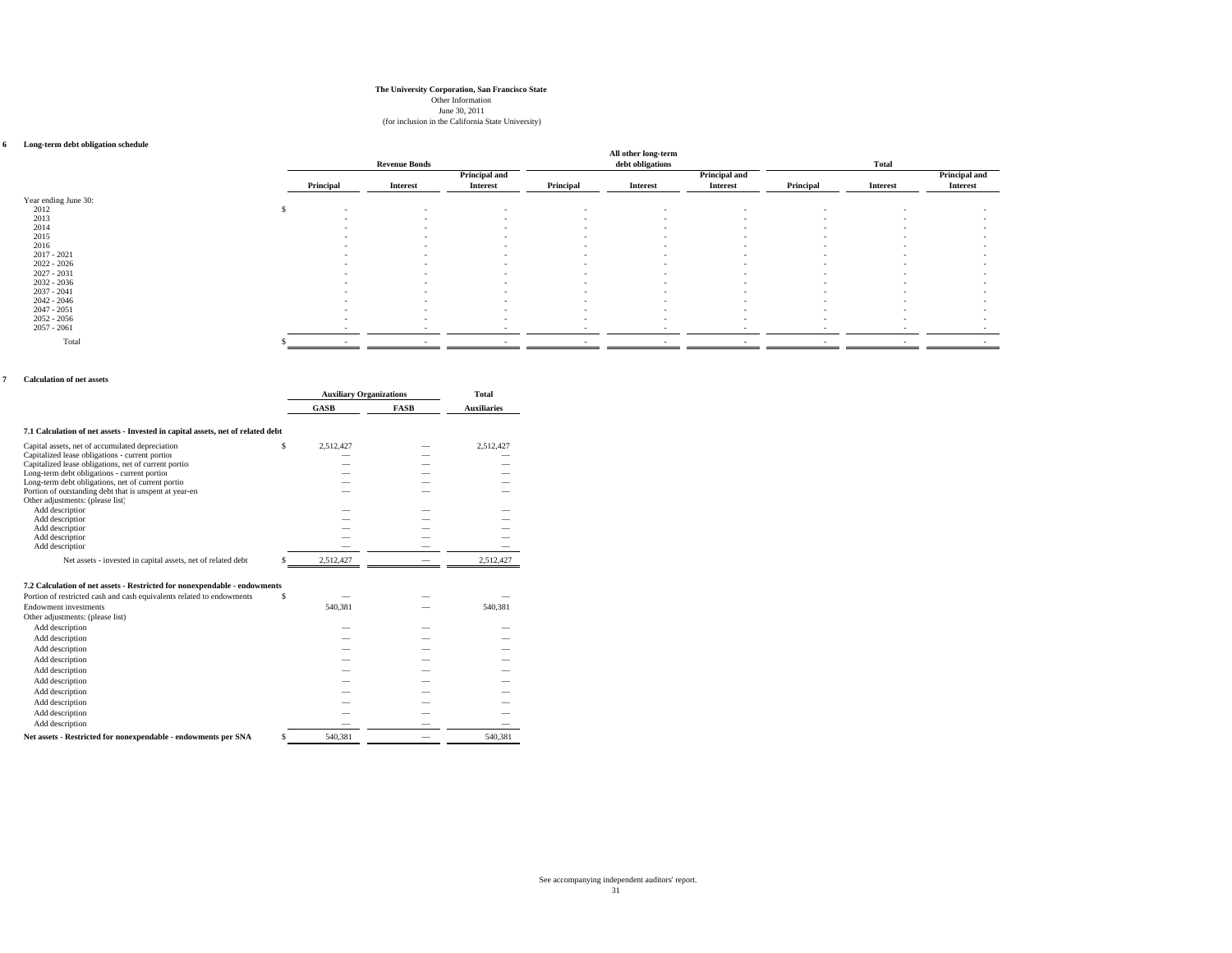June 30, 2011

#### (for inclusion in the California State University)

#### **8 Transactions with Related Entities**

|                                                                                                             | Amount     |
|-------------------------------------------------------------------------------------------------------------|------------|
| Payments to University for salaries of University personnel working on contracts, grants, and other program | 599.455    |
| Payments to University for other than salaries of University personne                                       | 4.258.595  |
| Payments received from University for services, space, and program                                          | 1.986.066  |
| Gifts-in-kind to the University from Auxiliary Organization                                                 |            |
| Gifts (cash or assets) to the University from recognized Auxiliary Organization                             |            |
| Accounts (payable to) University (enter as negative number                                                  | (250, 576) |
| Other amounts (payable to) University (enter as negative number                                             |            |
| Accounts receivable from University                                                                         |            |
| Other amounts receivable from Universit                                                                     |            |
|                                                                                                             |            |

#### **9 Other Postemployment Benefits Obligation (OPEB)**

| Annual required contribution (ARC)<br>Contributions during the year |  |  |
|---------------------------------------------------------------------|--|--|
| Increase (decrease) in net OPEB obligation (NOO)                    |  |  |
| NOO - beginning of year                                             |  |  |
| NOO - end of year                                                   |  |  |

#### **10 Pollution remediation liabilities under GASB Statement No. 49:**

| <b>Description</b>                                       | Amount  |
|----------------------------------------------------------|---------|
| Add description                                          |         |
| Add description                                          | --      |
| Add description                                          | --      |
| Add description                                          | _       |
| Add description                                          | --      |
| Add description                                          | --      |
| Add description                                          | --      |
| Add description                                          | _       |
| Add description                                          | --      |
| Add description                                          | --      |
| Total pollution remediation liabilities                  | \$<br>_ |
| Less: current portion                                    |         |
| Pollution remedition liabilities, net of current portion | --      |

#### **11 The nature and amount of the prior period adjustment(s) recorded to beginning net assets**

|                                                        | <b>Net Asset</b><br><b>Class</b> | Amount |            |
|--------------------------------------------------------|----------------------------------|--------|------------|
|                                                        |                                  |        | Dr. (Cr.)  |
| Net assets as of June 30, 2010, as previously reported | \$                               |        | 14.259.952 |
| Prior period adjustments                               |                                  |        |            |
| (list description of each adjustment                   |                                  |        | _          |
| 2 (list description of each adjustment                 |                                  |        | _          |
| (list description of each adjustment<br>3              |                                  |        | _          |
| (list description of each adjustment)<br>4             |                                  |        | _          |
| 5 (list description of each adjustment                 |                                  |        |            |
| (list description of each adjustment<br>6              |                                  |        | _          |
| (list description of each adjustment)                  |                                  |        | _          |
| (list description of each adjustment<br>8              |                                  |        | _          |
| (list description of each adjustment)<br>9             |                                  |        | _          |
| 10 (list description of each adjustment                |                                  |        | _          |
| Net assets as of June 30, 2010, as restated            |                                  |        | 14.259.952 |